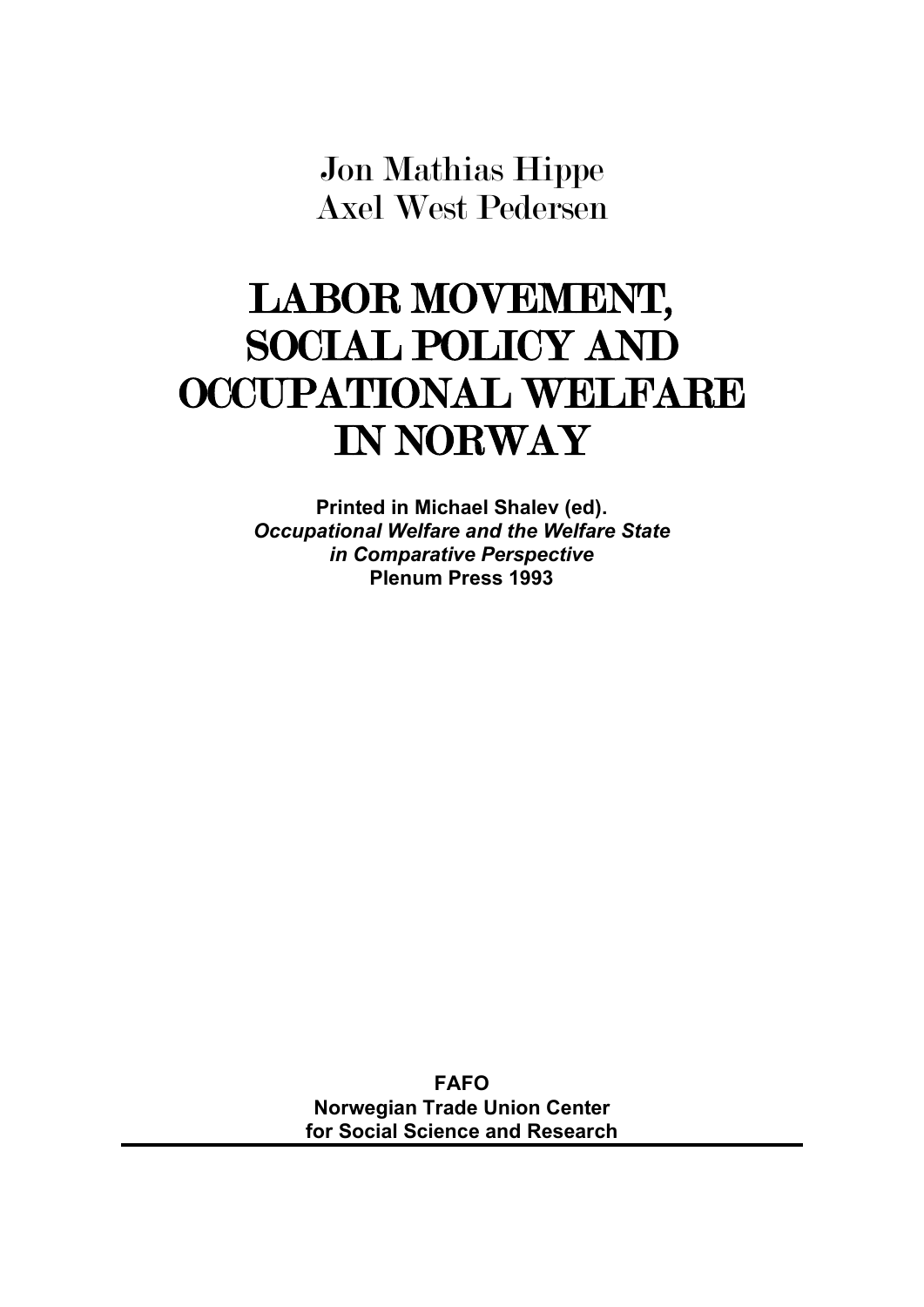# **CONTENTS**

|                                              | 3  |
|----------------------------------------------|----|
| 2OCCUPATIONAL WELFARE IN THE POST WAR PERIOD |    |
| <b>3CASE I: THE POLITICS OF PUBLIC AND</b>   | 13 |
| <b>4CASE II: THE POLITICS OF PUBLIC AND</b>  | 21 |
| 5 LESSONS FROM THE PAST AND PROSPECTS        | 27 |
|                                              | 30 |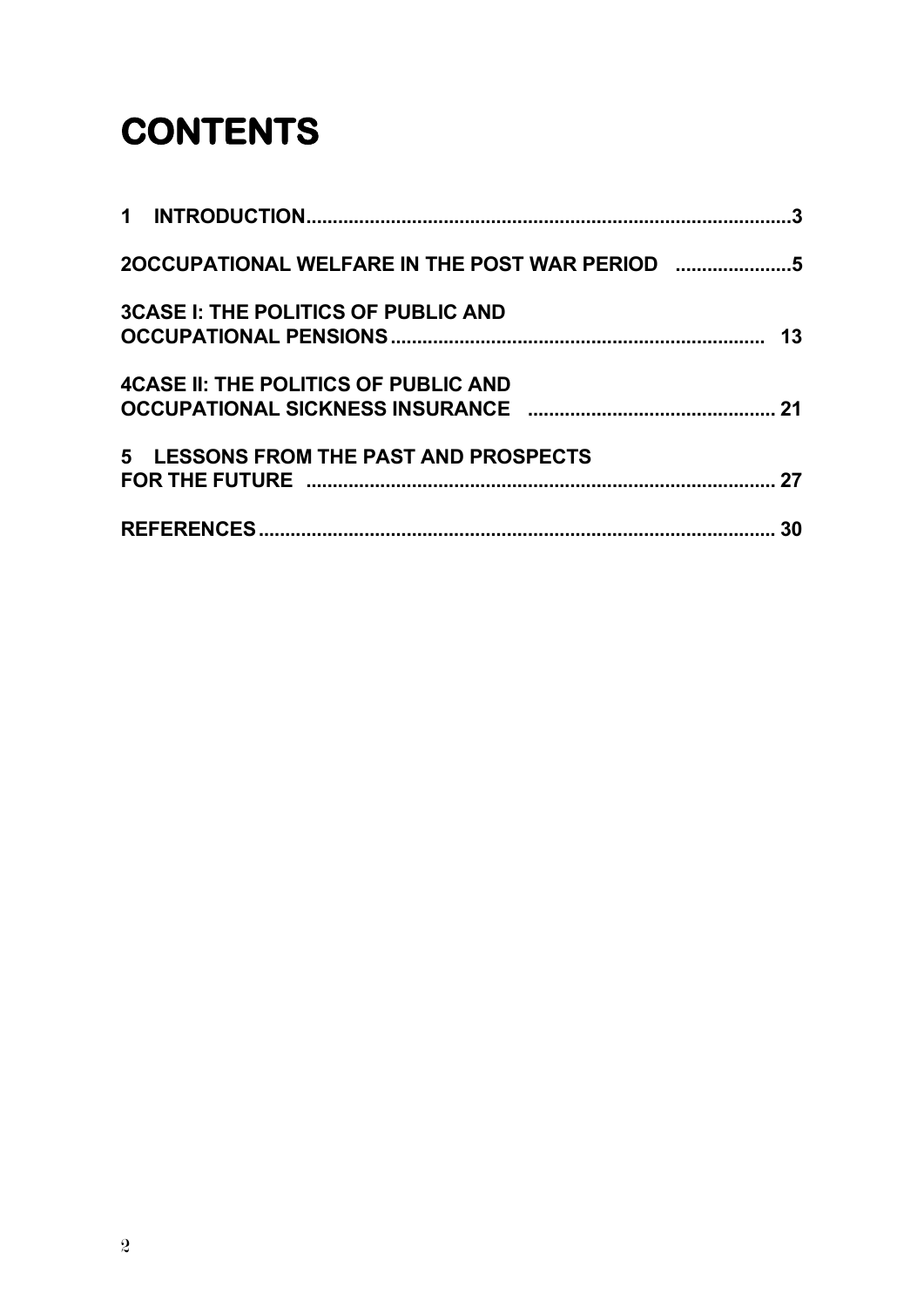# **1 INTRODUCTION**

**The Scandinavian welfare states are often associated with inclusive and generous public social security programmes and a corresponding marginal role played by occupational welfare. This image of public predominance in the provision of welfare is central to the interpretation of Scandinavian welfare politics offered by the "social democratic model". According to the "social democratic model" strong labor movements in Scandivia have succeed to create "institutional welfare states" which leave little room for private supplements:** 

**The traditional boundaries of the welfare state have been trespassed to a greater extent than is typical, and public responsibilities have marginalized and even superceded private provision [...] (Esping-Andersen & Korpi 1987)**

**The underlying assumption is that the relationship between public and occupational welfare is inherently competitive and antagonistic. Because of its ability to crowd out occupational provision the ideal type Scandinavian welfare state should contribute to a more egalitarian distribution of welfare (Titmuss 1958) and a higher and more stable support for the welfare state, since all segments of the labor force rely on public programmes for income replacement (Esping-Andersen 1990).** 

**In this paper we shall address both historical and present developments in the public/private mix of welfare in Norway, and based on the Norwegian experience we shall argue that the interplay between public and occupational welfare is far more complex than conventionally assumed.** 

**Closer attention to the changing interplay between public and occupational welfare raises new questions as to the causes and political dynamics underlying the post war development in Norwegian welfare policies.** 

**Within the "social democratic model" there is a tendency to treat the labor movement as one coherent actor. The key explanatory factor is the parliamentary strength of the Social democratic parties, while the impact of trade unions is considered of a more secondary nature: that of helping to mobilize votes for the party.**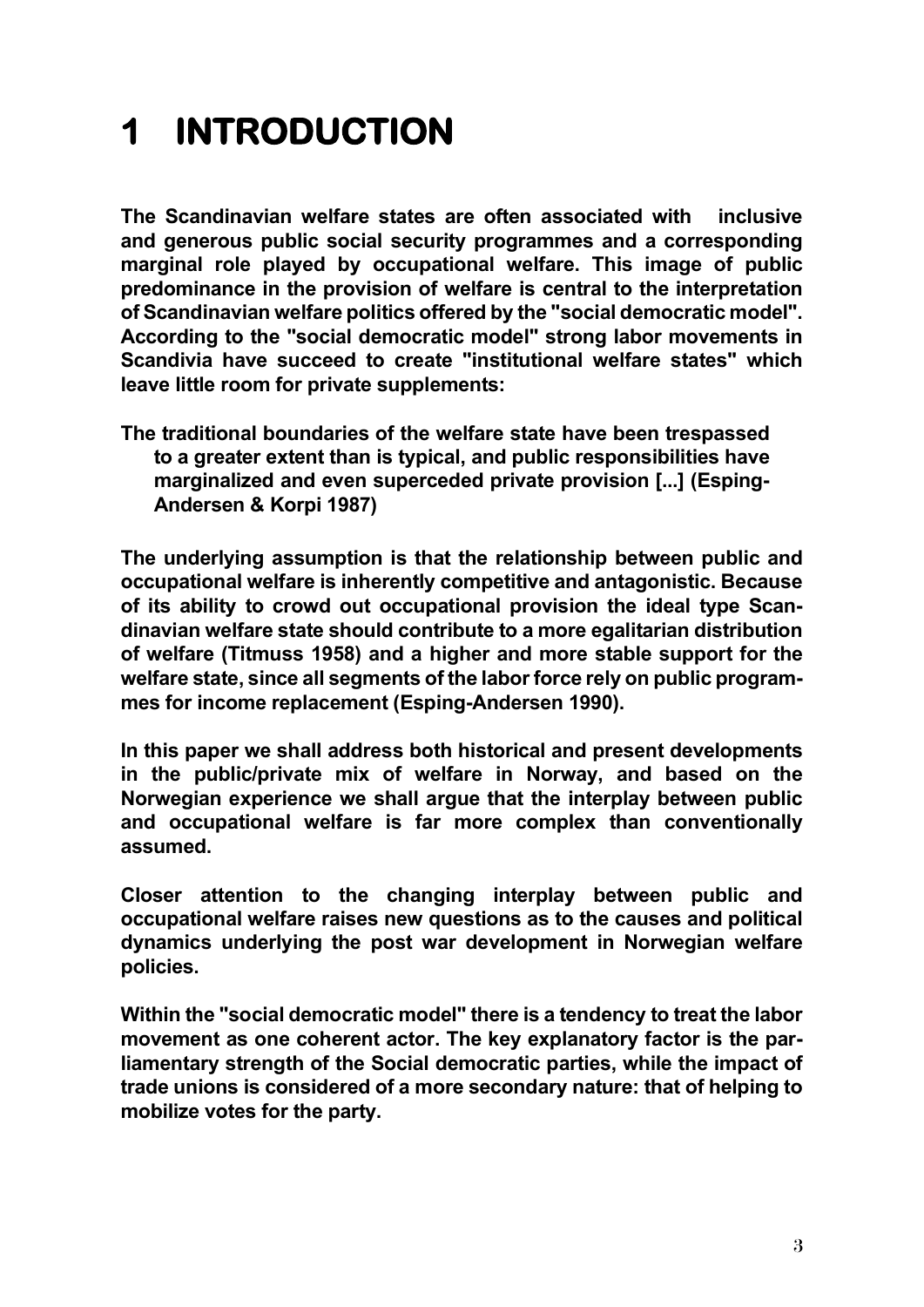**In the Norwegian context this seems to be an undue simplification. Even though the Norwegian Confederation of Trade Unions (LO) is closely related to the Labor Party, these two "branches" of the labor movement should be treated as separate actors in the study of social politics. Firstly unions have special strategic concerns, e.g. their need to recruit members. Secondly, the policies of the Labor Party has to a varying degree been modelled by the necessity to attract voters among groups outside the ranks of unionized workers (Rokkan 1966). Thirdly, unions have alternative means at their disposal to achieve social policy ends for their members -namely mutual insurance and collective bargaining.** 

**In the following section we describe how the balance between public and occupational welfare has developed in the post war period, and we present data on the character, coverage, and distribution of current occupational welfare arrangements. After this descriptive exercise we shall turn to historical analyses of the political forces behind the observed changes in the mixed economy of welfare in two important areas: pensions and sickness benefits.**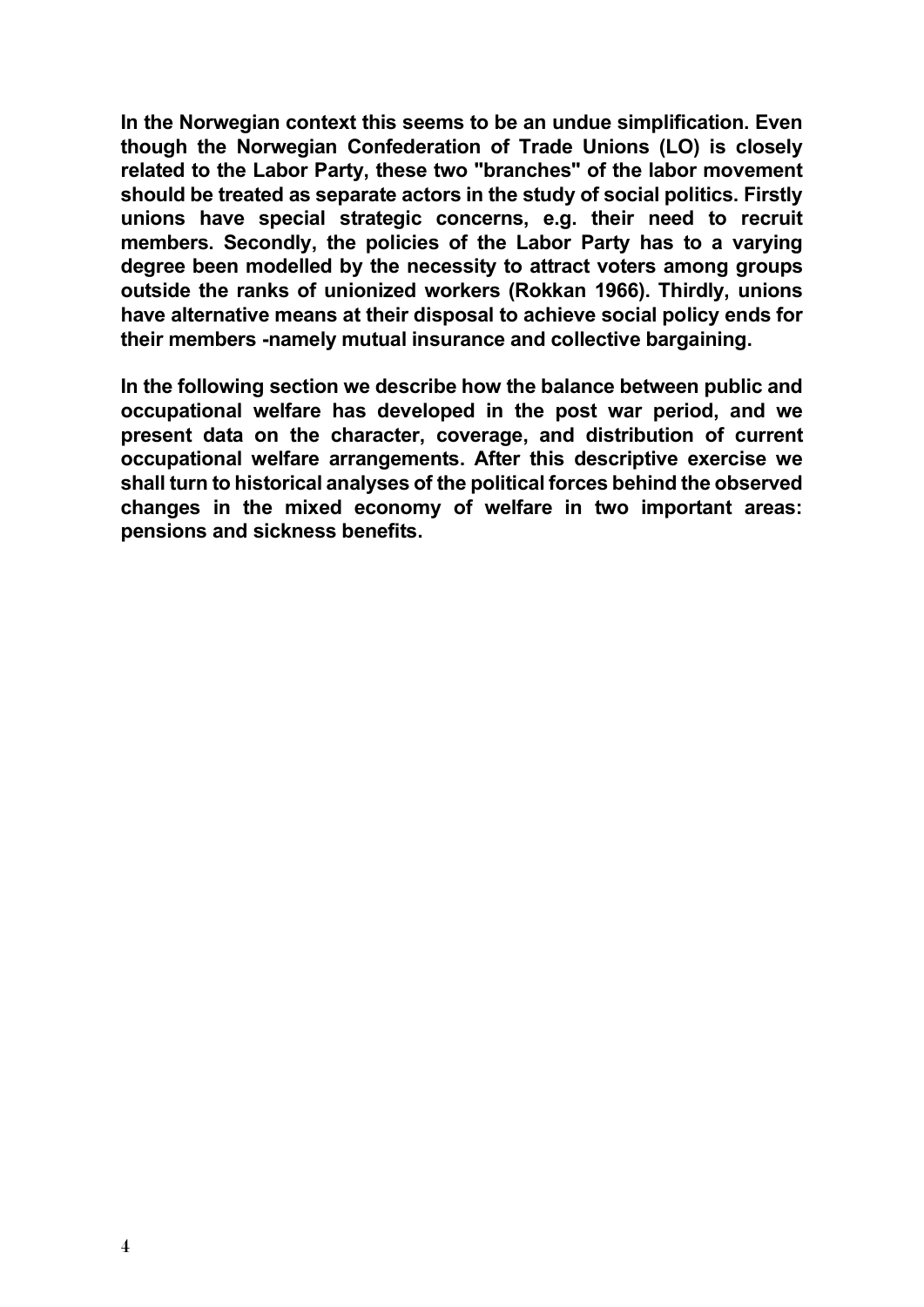# **2OCCUPATIONAL WELFARE IN THE POST WAR PERIOD**

**In this section we shall see how the balance between public and occupational welfare has developed over the last decades in Norway. How was employers' expenditure on occupational welfare schemes affected by the rise of an institutional welfare state during the 60`s and 70`s, and what is the benefit structure and coverage of contemporary company based welfare?**

**Labor costs statistics is a useful source of information on the historical development of occupational welfare. Since 1954 the Norwegian Employer Confederation has registered the size and composition of total labor costs in mining and manufacturing companies. Since the late seventies similar labor costs statistics have been collected for other important segments of the labor market.** 

**To describe the present benefit structure and the coverage of occupational schemes we shall rely on survey data. It was not until the late eighties that survey data on the coverage of occupational pensions and in some cases a wider range of benefits was made available.** 

### **Marginalization of occupational provision?**

**The early fifties could be characterized as the golden age of occupational welfare in Norway. Many private companies were voluntarily engaged in a wide range of social welfare activities for the workforce: from housing, canteen and sports facilities to income maintenance in case of sickness, disability, and old age. Company welfare of the time was, however, marked by a distinctive dualism between white collar staff and blue collar workers.**

**Generous pension schemes and the right to paid sick leave were traditionally build into the employment contract of civil servants and the salaried staff in private companies. Together with special guarantees for job-security they gave an impression of permanent (lifelong) commitment to the welfare of the salaried staff, which was intended to stimulate loyalty (Øverbye 1988).**

**During the sixties and seventies high standards of social security were extended to all wage earners through general legislation. Table 1 presents**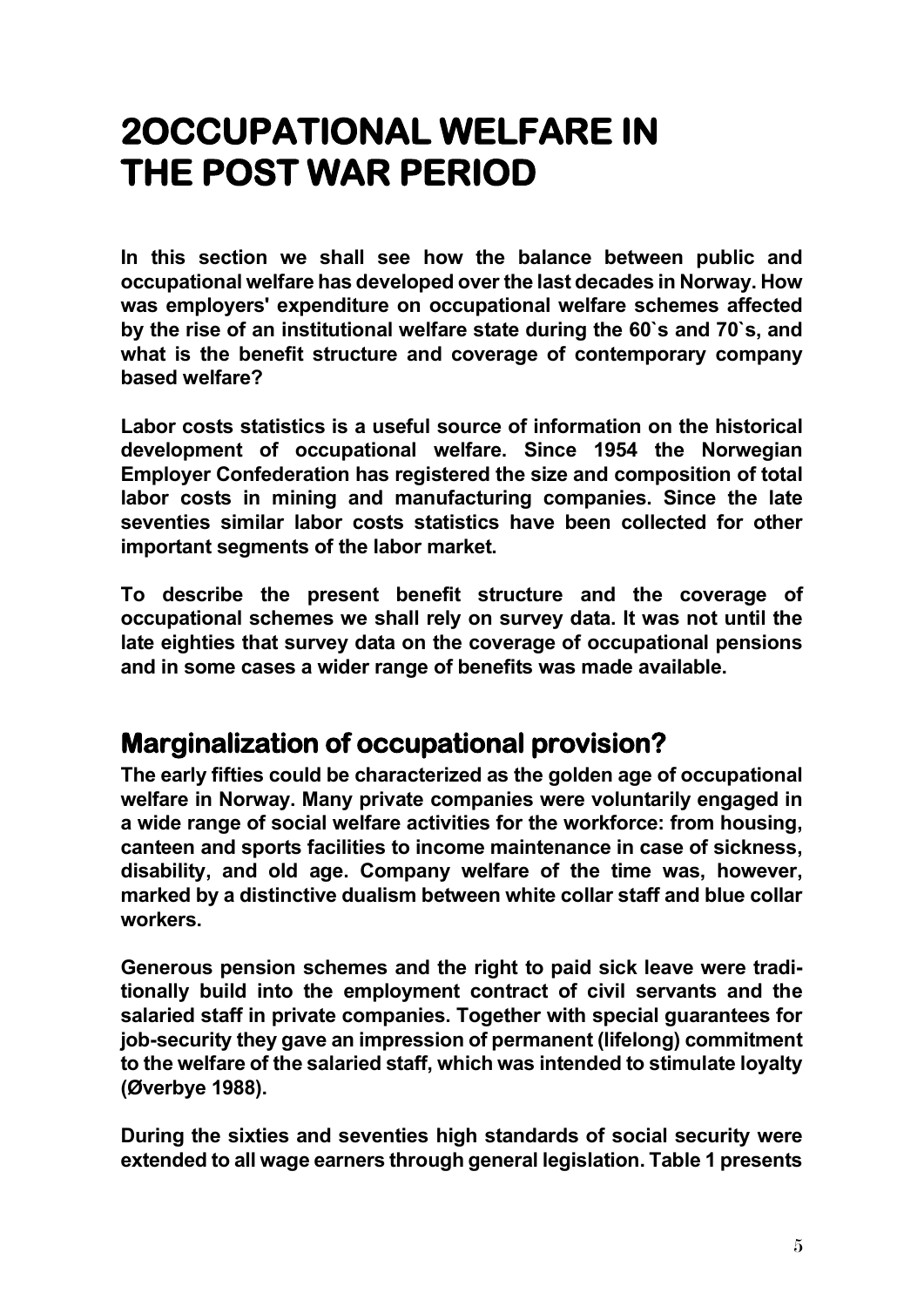**an account of the resulting changes in the composition of labor costs from 1954 to 1983 in mining and manufacturing industustries. Total labor costs are divided into direct pay and indirect labor costs. The latter include "pay for days not worked", statutory social security contributions, social security expenditure based on custom or agreements, and other costs connected to the use of labor power[1](#page-5-0). We shall refer to indirect labor costs as a "social" component of total remuneration for wage earners, and we take expenditure on "voluntary" social security as a proxy for occupational welfare spending.**

*Table 1 Indirect labor costs in percent of direct pay and real gross wages (1954=100) for blue and white collar workers. Mining and manufacturing industries 1954 - 1983. Companies with more than 50 employees.* 

|                                                                          | <b>Blue collar</b> |      |      | <b>White collar</b> |      |      |
|--------------------------------------------------------------------------|--------------------|------|------|---------------------|------|------|
|                                                                          | 1954               | 1968 | 1983 | 1954                | 1968 | 1983 |
| Pay for days not worked <sup>2</sup><br><b>Statutory social security</b> | 8.2                | 13.6 | 14.1 | 10.1                | 13.8 | 13.7 |
| expend.                                                                  | 2.4                | 12.9 | 23.5 | 1.3                 | 11.4 | 20.8 |
| <b>Voluntary labor costs</b>                                             | 8.3                | 5.7  | 9.0  | 23.5                | 12.8 | 10.3 |
| <b>Pension schemes</b>                                                   | 3.0                | 1.3  | 2.6  | 16.3                | 7.0  | 5.5  |
| <b>Paid sickleave</b>                                                    | 0.3                | 0.2  | 0    | 1.9                 | 2.0  | 0    |
| <b>Total indirect costs</b>                                              | 18.9               | 32.2 | 46.6 | 34.9                | 38.0 | 44.8 |
| <b>Gross wages (1954=100)</b>                                            | 100                | 140  | 190  | 100                 | 153  | 192  |

**Source: Norwegian Employers Confederation**

**The statistics on labor costs in mining and manufacturing industries displayed in table 1, reflects tendencies over three post-war decades which are relevant for all segments of the Norwegian labor market:** 

**First of all there has been a dramatic growth in statutory social security contributions levied on employers. In this period employer contributions were increased to cover the rapidly rising costs of public social security.** 

<span id="page-5-0"></span>**<sup>1</sup> These could include anything from benefits in kind like subsidised meals and company cars to training and safety measures, some of which are actually mandated.** 

<span id="page-5-1"></span>**<sup>2</sup> This category includes pay during vacations and holidays.**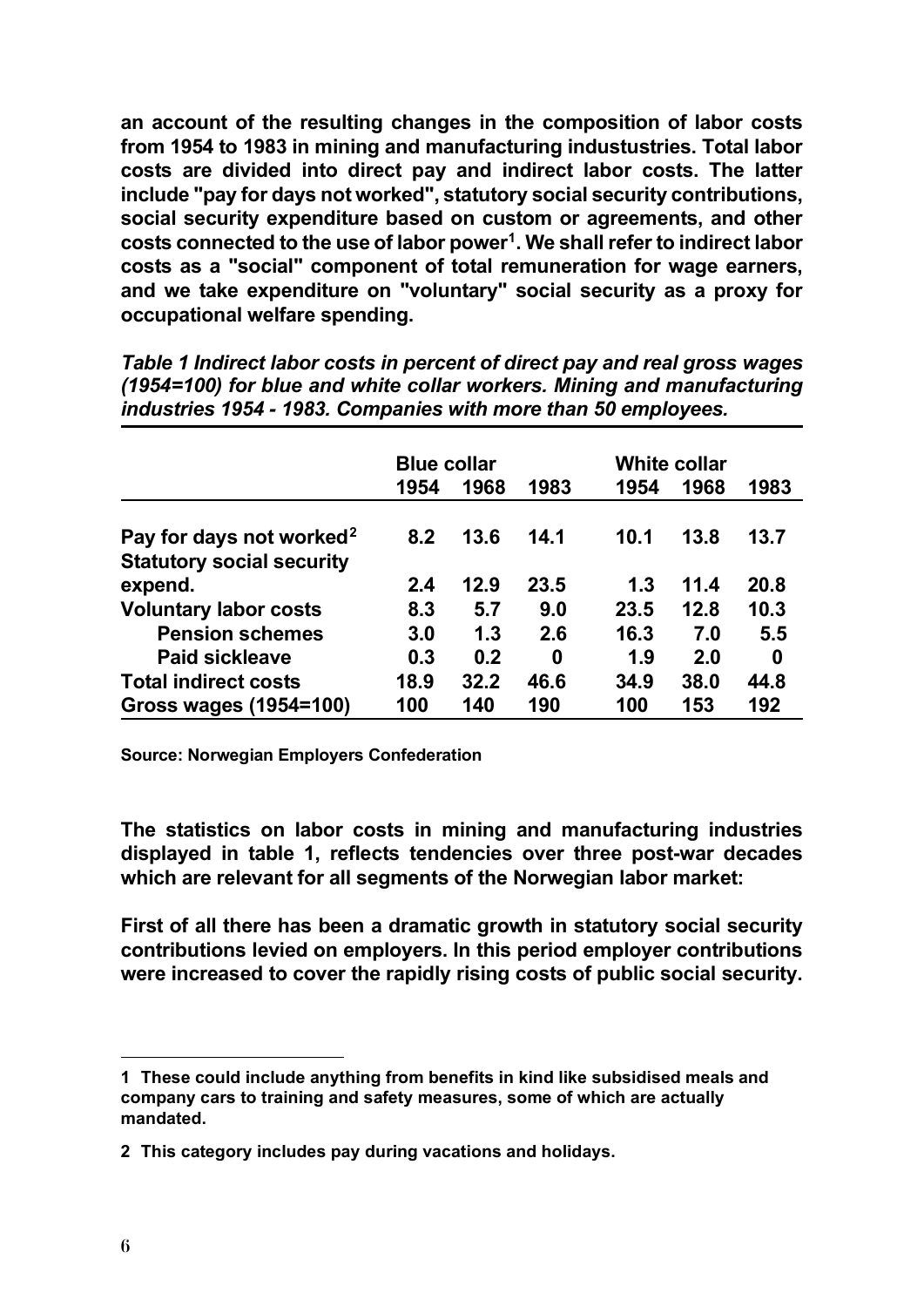**In 1983 statutory expenditure by employers amounted to 23.5 and 20.8 percent of direct pay for blue and white collar workers respectively[3](#page-6-0).** 

**Secondly, voluntary social expenditure has declined -- especially expenditure on behalf of white collar employees. In 1954 voluntary social expenditure accounted for a substantial part of total compensation for white collar employees. In 1983 average voluntary expenditure on behalf of white collar staff had dropped from 23.5 to 10.3 of direct pay. In the field of sickness benefits the crowding out of occupational provision was virtually complete. However, expenditure on occupational pension schemes was still quite significant in 1983, and it had even increased for blue collar workers since the mid seventies. On the average voluntary social expenditure was 9 and 10 percent of direct pay for workers and salaried staff respectively.** 

**Thirdly, total indirect labor costs have increased far more rapidly than gross wages. In 1954 social labor costs for blue collar workers accounted for 18.9% of direct pay. By 1983 the figure had increased to 46.6%. While the average gross wage for blue collar workers almost doubled from 1954 to 1983, the "social" component of labor costs quadrupled. For white collar workers the development has been less dramatic.** 

**Finally, the former marked difference in the relative size of the social wage component between white and blue collar workers had disappeared by 1983. The growth in statutory social security almost eradicated the former welfare division between white and blue collar workers, which was to a large extent embedded in occupational sickness benefits and pension insurance. While in 1954 expenditure on pensions was on average five times higher for white collar staff than for blue collar workers (16.3 versus 3.0 percent of direct pay), it was only twice as high in 1983 (5.5 versus 2.6 percent of direct pay).** 

**These findings lend some support the thesis that the establishment of statutory social security tends to crowd out occupational provision, and that this in turn has an equalizing effect on welfare distribution between wage earners. It is also interesting to note that the levelling out of indirect labor costs between manual and non-manual labor took place without a corresponding widening of differences in gross wages.** 

**Welfare state expansion in the sixties and seventies led to a partial marginalization of occupational provision. On the margin, however,** 

<span id="page-6-0"></span>**<sup>3</sup> In 1954 blue collar workers accounted for 81% of total employment in manufacturing industries. The figure had dropped to 64% in 1983.**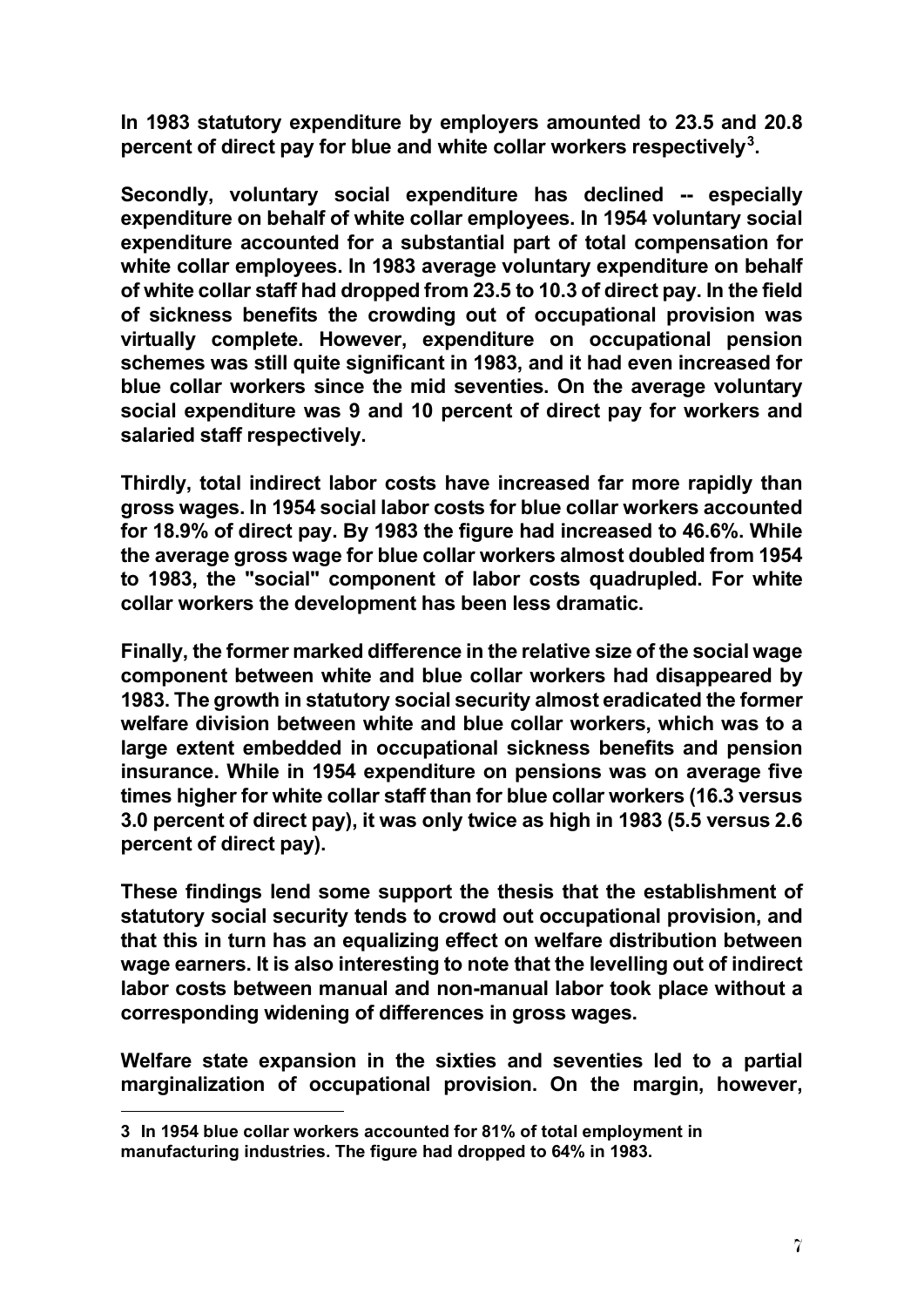**occupational welfare was still quite significant in 1983 both as a component in total labor costs and as a source of income-security among wage earners. The average figures for blue and white collar employees conceal substantial differences between industries, companies, and individual employees within each company.** 

**So far we have concentrated on mining and manufacturing industries. Table 2 presents the latest available data on non-statutory welfare expenditure in selected industries. It displays a picture of rising expenditure rates with wide and increasing differences between different segments of the labor market.**

|                                   | 1978/79 | 1983 | 1988 |  |
|-----------------------------------|---------|------|------|--|
|                                   |         |      |      |  |
| Wholesale and retail trade*       | 5.7     | n.a. | 7.7  |  |
| Private insurance*                | 20.1    | n.a  | 32.3 |  |
| Banking/finance*                  | 15.4    | n.a. | 22.3 |  |
| <b>Manufacturing industries**</b> | 8.7     | 9.7  | n.a. |  |
| Electrico-chemical                |         | 18.3 |      |  |
| <b>Petroleum</b>                  |         | 16.7 |      |  |
| <b>Metal</b>                      |         | 8.3  |      |  |
| <b>Wood and timber</b>            |         | 4.2  |      |  |
| <b>Textiles</b>                   |         | 2.6  |      |  |

*Table 2 Non-statutory social labor costs in selected industries. Percent of direct pay.*

**Sources: (\*): Central Bureau of Statistics of Norway 1989 (\*\*): NAF; 1985**

**In typical low-pay industries like wholesale and retail trade, voluntary social expenditure was relatively modest both in 1979 and 1988.** 

**Banking and insurance companies, on the other hand, score extremely high on voluntary social expenditure, and expenditure levels in this sector have been rising throughout the eighties. Occupational pension schemes count for a substantial part of the labor costs in these industries. In 1988 average contribution rates to pension and life insurance schemes amounted to 6.9 percent of direct pay in banking and 14.8 in insurance companies.**

**The latest available data on social labor costs for manufacturing industries are from 1983. There is, however, strong reason to believe that**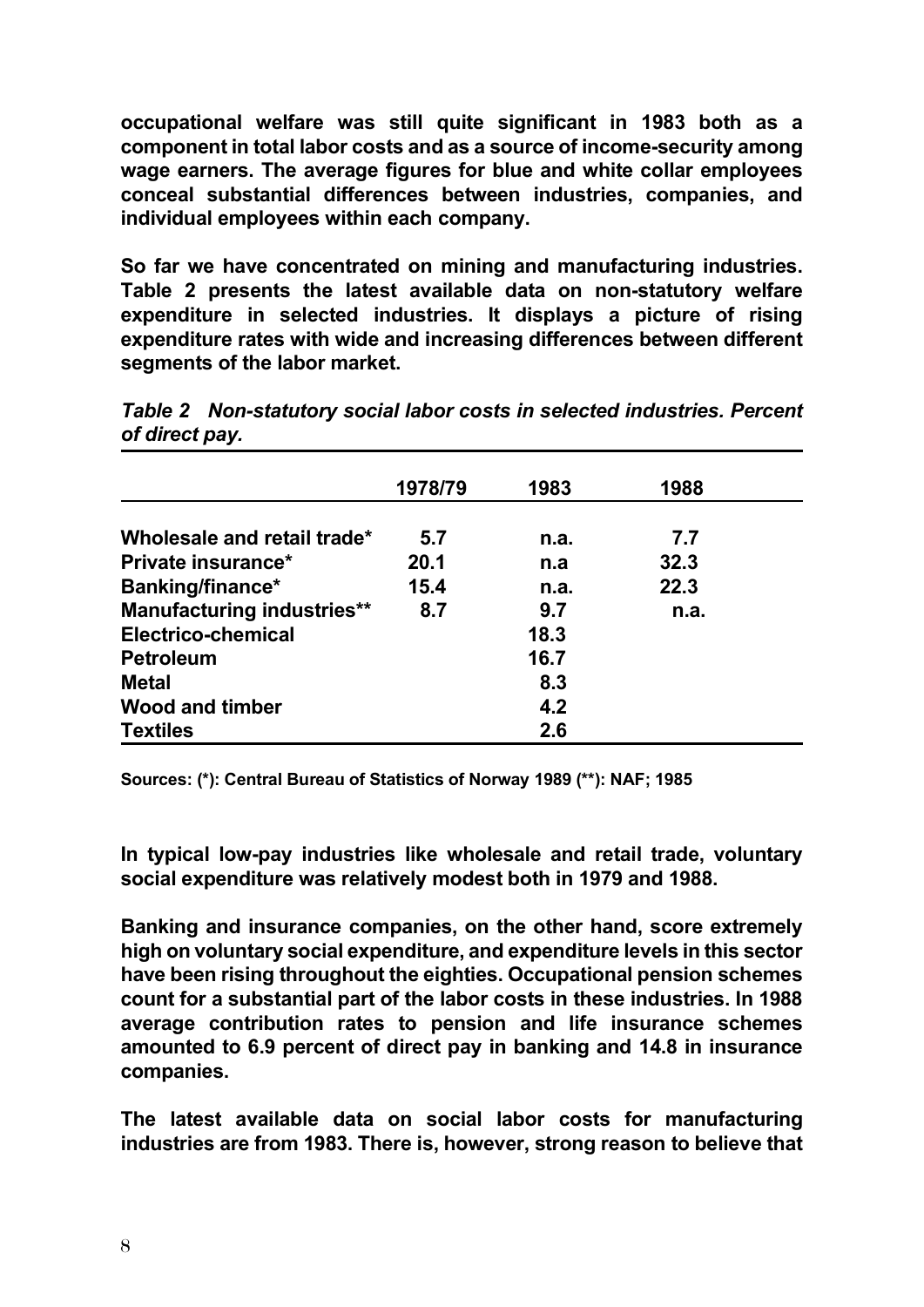**on average expenditure has increased throughout the eighties. The aggregate figures for manufacturing companies conceal wide differences between individual industries. In highly capital-intensive industries, like the electrico-chemical and the petroleum industry, voluntary labor costs amounted to 18.3 and 16.7 percent of direct pay in 1983. At the other extreme we find the wood and textiles industry where the figures were 4.2 and 2.6 respectively.** 

**Throughout the eighties occupational welfare has expanded despite comparatively high standards in statutory social security schemes. The former discrimination between white and blue collar workers has disappeared, while differences between industries and sectors in the labor market persist.** 

#### **Benefit structure and coverage**

**To get a picture of the types of occupational benefits responsible for the high and rising expenditure rates we must turn to survey data. The results of a representative survey among private companies with more than 10 employees from 1990 show that many private employers offer a wide range of welfare benefits to their employees. Table 3 gives an overview of selected welfare schemes and their coverage in the private labor market.**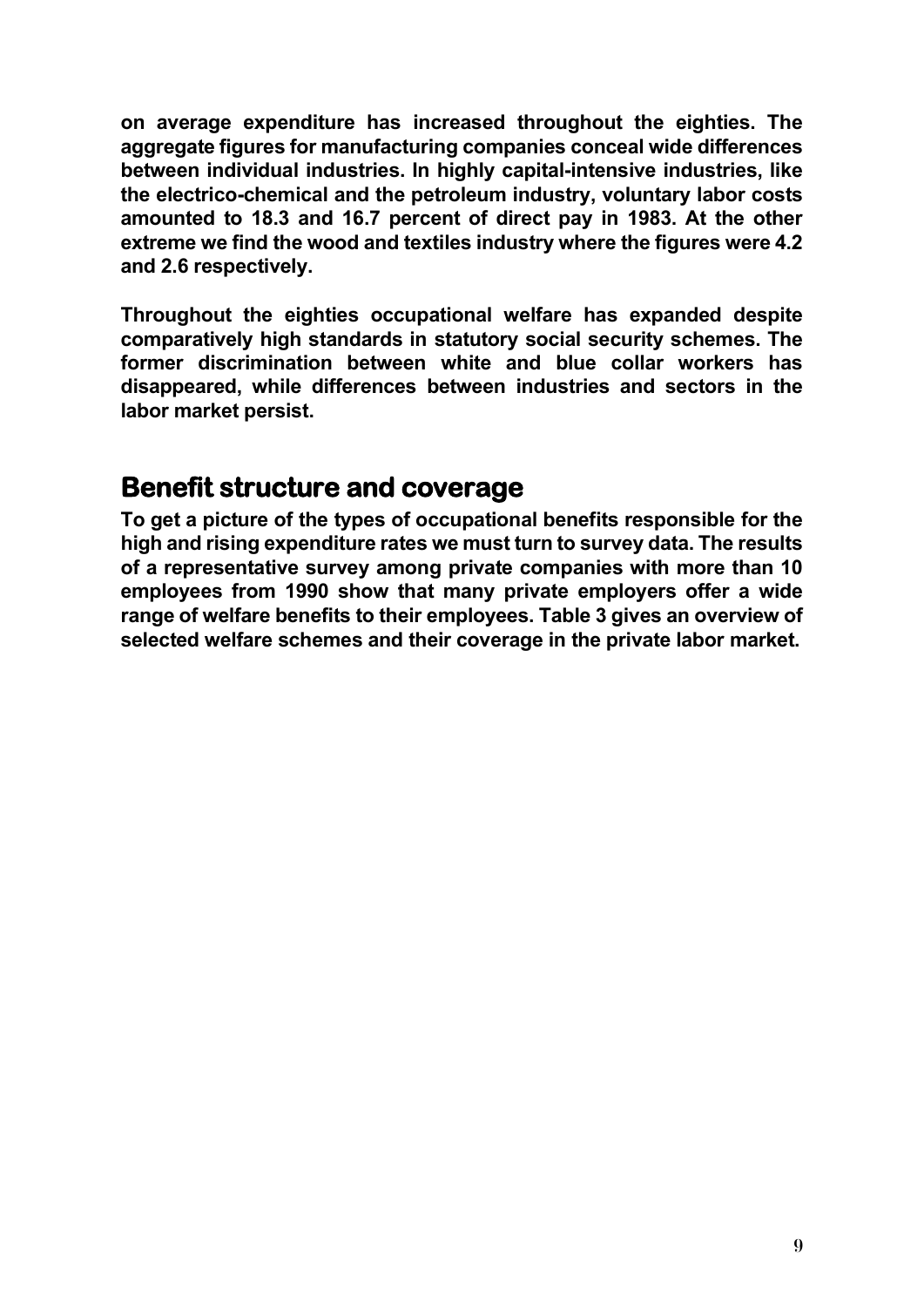| <b>Type of benefit</b>                 | <b>Percent of</b><br>companies | <b>Percent of</b><br>employees |  |  |
|----------------------------------------|--------------------------------|--------------------------------|--|--|
| <b>Supplementary pensions</b>          | 55                             | 77                             |  |  |
| <b>Accident/life insurance</b>         | 85                             | 87                             |  |  |
| <b>Supplementary sickness benefits</b> | 55                             | 77                             |  |  |
| <b>Early retirement pension</b>        | 9                              | 21                             |  |  |
| <b>Health insurance</b>                | 9                              |                                |  |  |
| <b>Extended maternal leave</b>         | 6                              | 9                              |  |  |
| <b>Child care</b>                      | 2                              | 13                             |  |  |
| N                                      | 403                            | 94,000                         |  |  |

*Table 3 Coverage of selected occupational benefits in private companies with more than 10 employees. 1990.*

**Source: Hippe & Pedersen 1992.**

**More than half of the private companies in this survey had established supplementary pension schemes for their employees. These companies were responsible for more than 3/4 of all employees covered in the survey. Employer financed life insurance and supplementary sickness benefits for high income earners also counted among the more widespread benefits.** 

**Early retirement schemes, extended maternal leave, child care facilities, and health insurance schemes were relatively rare among private companies. For instance, only two percent of the companies organized child care facilities for their employees. These were, however, mostly large companies counting for 13 percent of the work force. Similarly, early retirement schemes are almost exclusively found in large companies. The tendency among large companies to provide opportunities of exit from the labor market prior to the general retirement age at 67 is a fairly recent phenemena. Often these schemes serve as management instruments for rationalization and flexibilisation without leaving a real choice to elderly employees (Hippe & Pedersen 1991).** 

**These types of occupational welfare have been established outside the framework of centralized wage bargaining -- either unilaterally by employers or through bargaining at the company level. The range of occupational welfare schemes offered by private companies is, however, systematically related to firm size, industry, composition of the workforce**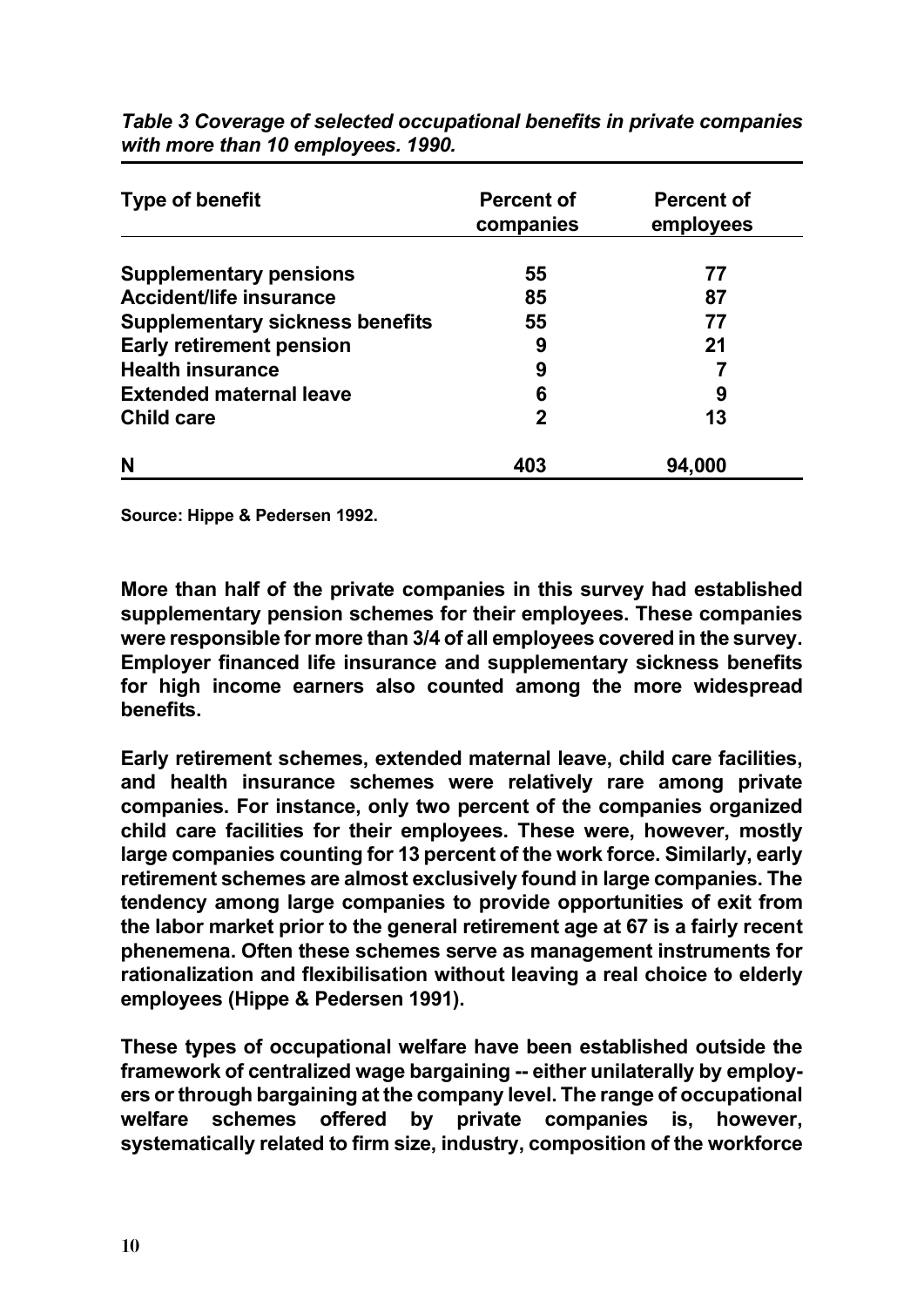**(educational background and sex), wage level, and union density (Hippe & Pedersen 1992). These differences at the company level in turn translate themselves into systematic differences between different categories of wage earners.** 

**This survey only covers the private sector. There is, however, a long tradition for occupational welfare in the public sector. All employees in central and local government are covered by supplementary occupational pensions (Hippe & Pedersen 1988; Øverbye 1990). Public employees also enjoy special welfare arrangements like extended maternal leave and the right to full pay during sickness for income above the ceiling compensated by the statutory scheme.** 

*Table 4 Old age pensions. Net compensation for employees with and without occupational schemes. 1988 income i 1000 NKR.[4](#page-10-0)*

| <b>Pre-retirement income</b>          |    |     | 100 150 200 250 300 350 400 |    |                |          |    |  |
|---------------------------------------|----|-----|-----------------------------|----|----------------|----------|----|--|
| Without occupational supplements      | 76 | 68  | 64                          | 62 |                | 56 52 48 |    |  |
| <b>Occupational scheme for</b>        |    |     |                             |    |                |          |    |  |
| public employees                      | 90 | 88. |                             |    | 90 91 84 78 72 |          |    |  |
| <b>Typical occupational scheme in</b> |    |     |                             |    |                |          |    |  |
| the private sector                    | 90 | 88  | 90                          | 91 | 90             | 89       | 84 |  |

**Source: Hippe & Hagen (ed) (1989)**

**Among the occupational benefits offered by private and public employers, supplementary pensions are the most important -- measured in costs to the employer and in economic significance to the employees. Both in the public and the private sector occupational pensions are of the defined-benefits type aimed at supplementing the statutory pension scheme. As shown in table 4 coverage by an occupational pension schemes strongly improves compensation rates -- especially for high income earners.** 

**We can conclude that occupational welfare schemes are more widespread and significant in Norway than conventionally assumed. Despite high standards of public welfare, occupational provision has not** 

<span id="page-10-0"></span>**<sup>4</sup> The figures are calculated for single pensioners with a full contribution record who retired in 1988.**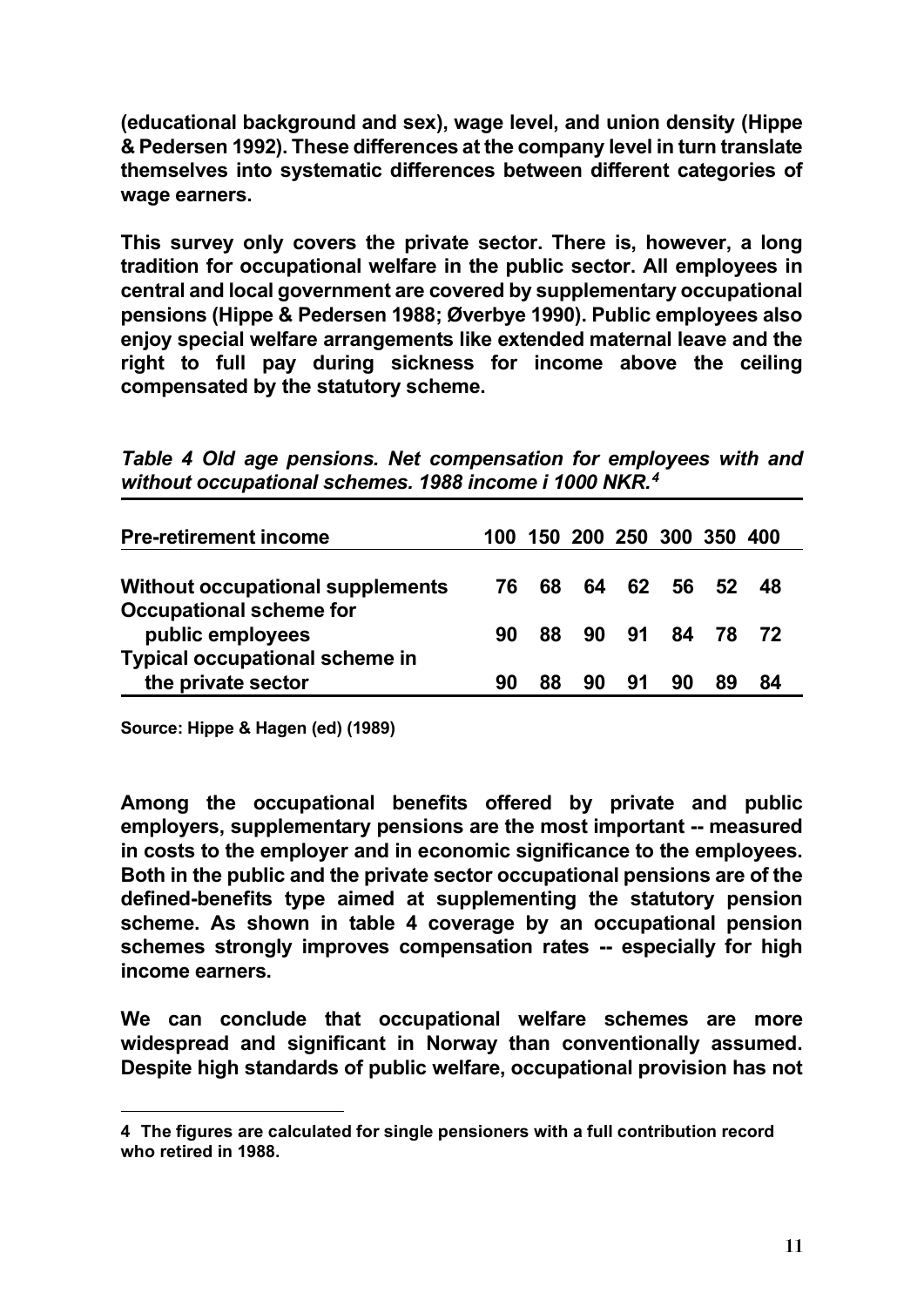**been completely marginalized. In the last decade expenditure rates and coverage by occupational schemes has been growing, creating systematic differences in the social wage among different segments of the labor market.** 

**In the following sections we shall look closer into the political process behind historical changes in the mixed economy of welfare in two selected areas: pensions (case I) and sickness benefits (case II). We suggest that the structure of trade unionism and wage bargaining is an important factor behind the mixed economy of welfare, and specifically that the Norwegian trade union movement has been an influential actor in the development of social security schemes in post war years.**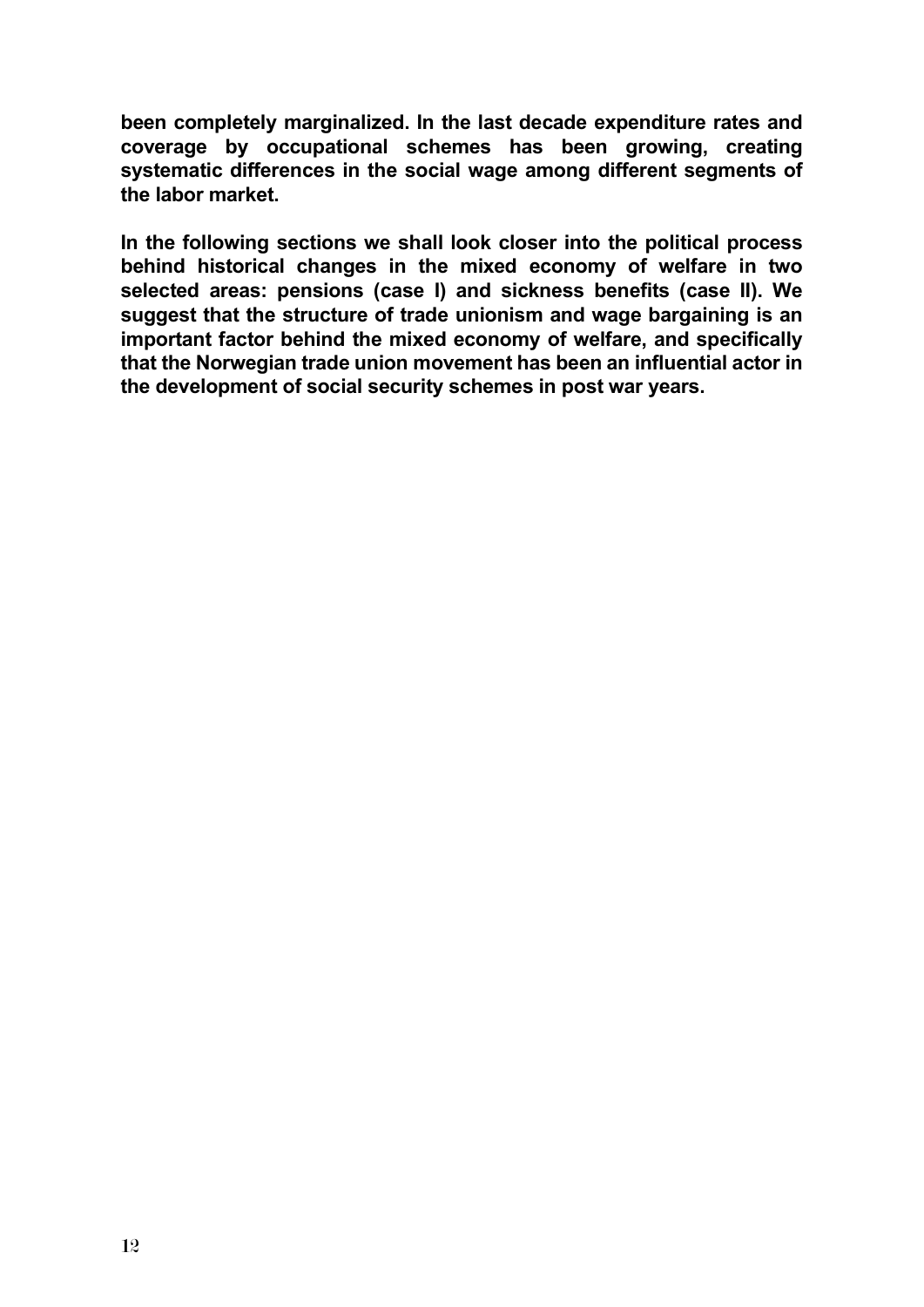# **3 CASE I: THE POLITICS OF PUBLIC AND OCCUPATIONAL PENSIONS**

**The first public scheme of old age pensions became operative in 1937. It shared the same principal features that characterized contemporary pension legislation in all the Scandinavian countries: Coverage was universal. Benefits were flat-rate and subject to a means test which only excluded a small minority of the relevant population. Finally the necessary funds were raised partly through general taxation and partly through a premium levied proportionally on all income-earners (Petersen 1982).** 

**In the aftermath of World War II there was broad political consensus behind a universalist approach to pension policy. In influential policy documents by the trade union movement[5](#page-12-0) and by the political parties[6](#page-12-1), the existing flat-rate system of old age pensions was set up as a model for a future comprehensive system of income security.** 

**The flat-rate public pensions gave way to a rapid expansion of occupational schemes. In the early fifties coverage by income-related occupational pension schemes was high among white collar workers in central and local government, as well as in private companies.** 

**A generous pension scheme for civil servants served as a model for the establishment of regular pension schemes covering white collar employees in local government and in private companies (Øverbye 1990). In the interwar period traditional gratuity pensions for members of the salaried staff were replaced by funded pension schemes organized either through insurance companies or through company based pension funds. The introduction of funded pension schemes in private companies was stimulated by favorable tax regulations (Øverbye 1990).** 

**Since the late thirties company-based pension schemes also gained ground among manual workers, especially in large industrial enterprises. However, the employers who chose to include all employees maintained a dual system of pension plans for white and blue collar workers. While** 

<span id="page-12-0"></span>**<sup>5</sup>** *Framtidens Norge***. LO 1944.**

<span id="page-12-1"></span>**<sup>6</sup> The vision of a national social security system was an important part of the socalled "Joint Programme" shared by all political parties in 1945 - see Kuhnle & Solheim (1981).**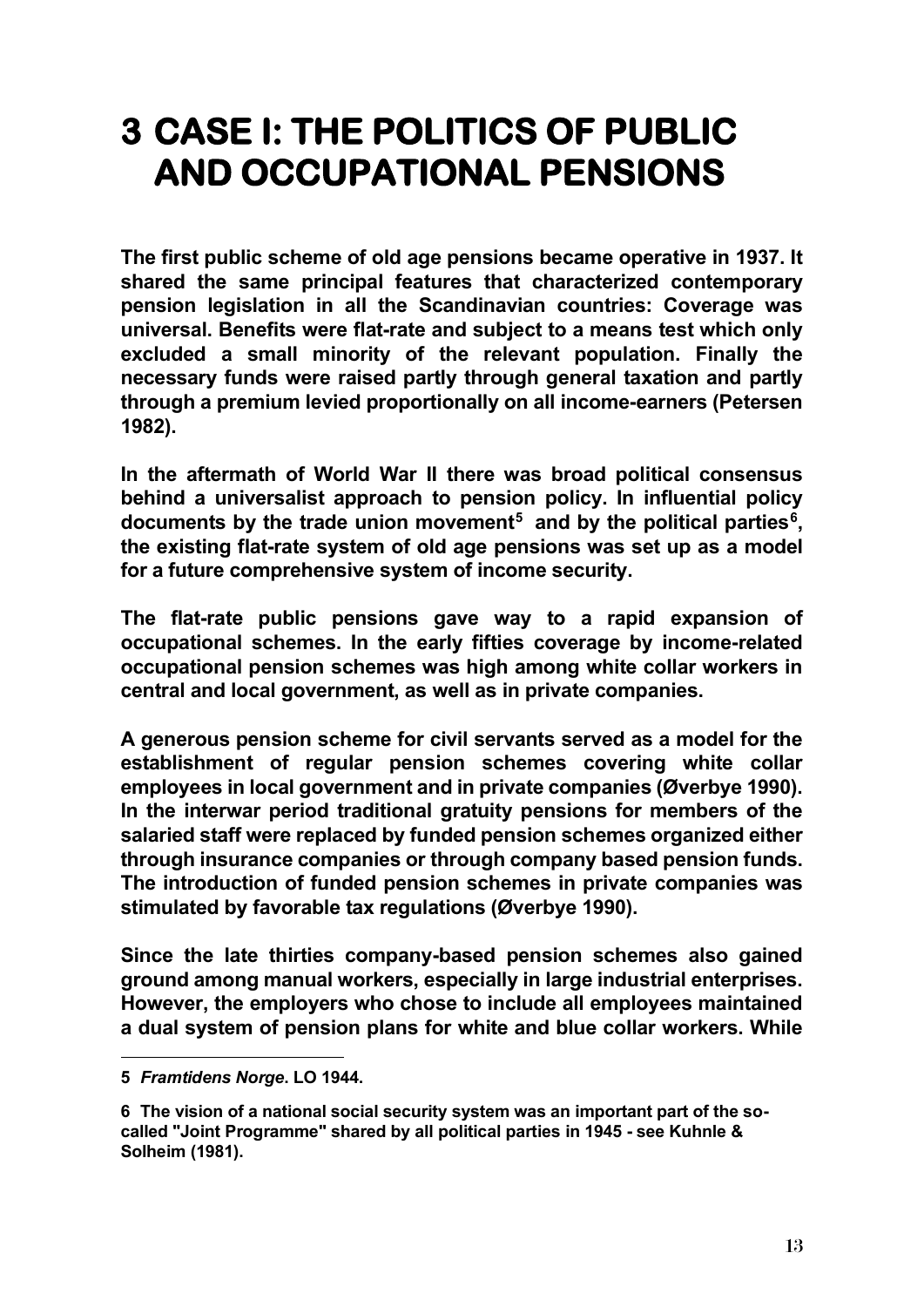**the pension plans for white collar workers were directly related to salary upon retirement, the schemes covering blue collar workers aimed at modest flat-rate supplements to the state pension.** 

**Despite the rapid expansion of occupational pension schemes among public employees and core groups in the private sector, almost two thirds of the total labor force was still without coverage in the mid fifties (Pedersen 1990).** 

### **Pensions as part of centralized bargaining**

**This growth of occupational pension schemes took place in an industrial relations setting in which a highly centralized LO played a dominating role as representative of wage earners.** 

**As the coverage by occupational pensions increased among some segments of the membership, and wage levels and living standards rose, the demand for a general scheme of supplementary pensions was put on the trade union agenda.**

**Although LO was never directly hostile to the expansion of occupational pensions, the highly fragmented and employer dominated system of occupational pensions was deemed unsatisfactory by the LO leadership.**

**First of all, LO could not in the long run tolerate that a significant part of the total compensation was determined outside established bargaining routines. Welfare arrangements at the company level tended to strengthen company loyalties at the expense of broader union solidarity.** 

**Secondly, LO estimated that only between 30 and 40% of their active members were covered by occupational pensions in 1958 (Holler 1958). As long as the question of supplementary pensions was left to individual employers or to local bargaining, the weaker segments of the LOmembership were not likely to be covered.** 

**Thirdly, the existing occupational pension schemes served to tie employees to their present employer, thus restricting the mobility of elderly workers in particular[7](#page-13-0).**

**Last but not least, the discrimination practiced by employers between blue and white collar workers created strong resentment. It served as a** 

<span id="page-13-0"></span>**<sup>7</sup> The point was elaborated by a committee appointed by the Trade Union Congress in 1957.**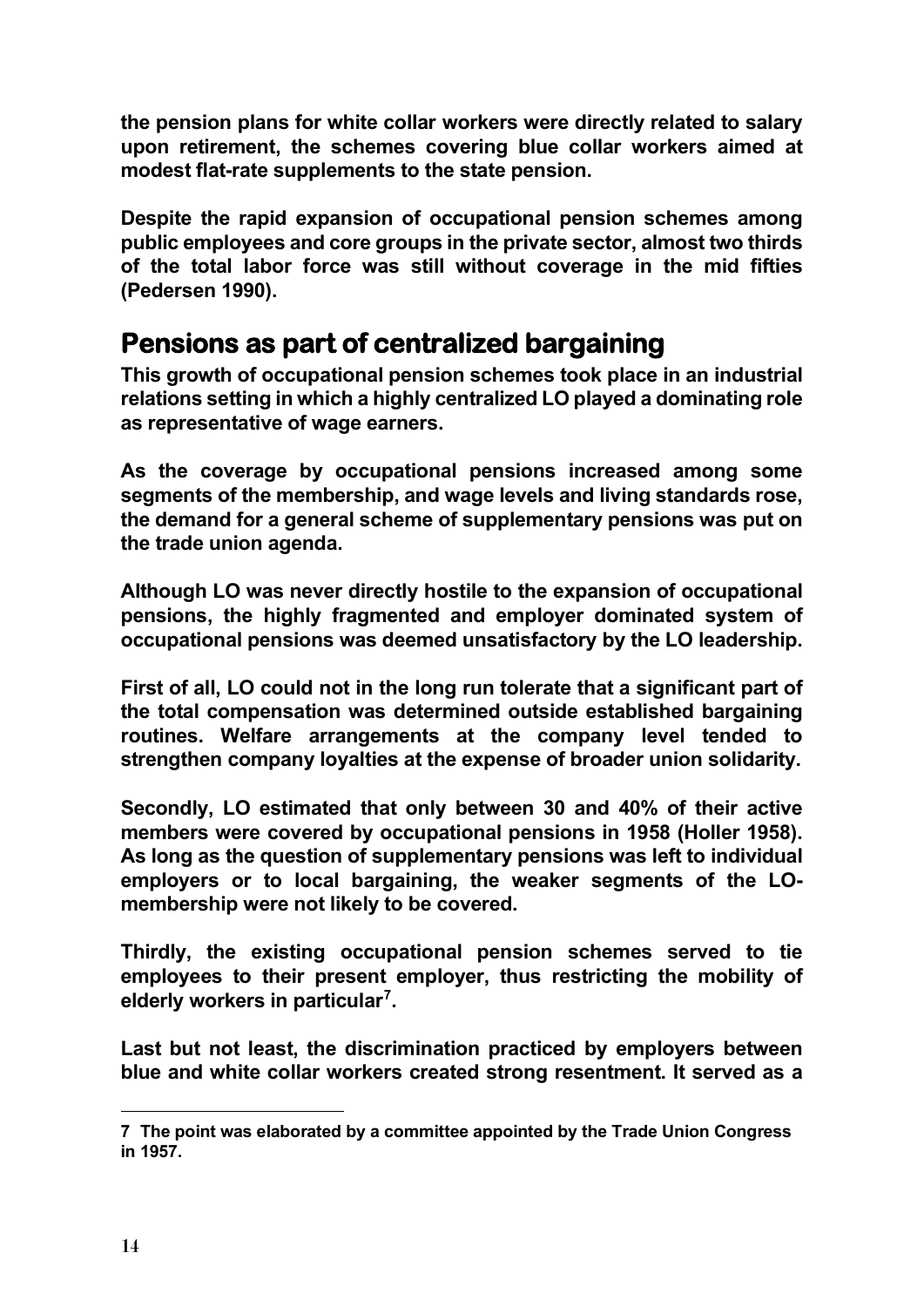**focal point for the mobilization of pension demands among unionized workers.** 

**In the light of these developments union strategies changed. The exclusive commitment to flat-rate public pensions from the early postwar period, was replaced by a demand for equal pension rights among all wage earners. This new approach to pension policy was spelled out at the Trade Union Congress in 1957:**

**Our ultimate goal is to secure all wage earners in this country the same pension rights, whether they are employed in the private sector, or in central or local government.[8](#page-14-0)**

**The focus on equity among wage earners implied that LO was prepared to accept that benefits in excess of the universal minimum standard should reflect previous earnings. The traditional commitment to a redistributive system of flat-rate pensions gave way to the demand for income related benefits. The new policy departure also implied an attempt to improve future pension claims for the active population without automatically raising benefit levels for the already retired.** 

**LO considered two alternative strategies to achieve a more comprehensive system of supplementary pensions. One was to follow the example of the Swedish LO (Molin 1965; Heclo 1974) and demand a legislated supplementary pension scheme covering all wage earners. Since the Labor Party had an absolute majority in the Norwegian parliament the conditions for progress by political means seemed favorable. Even so, LO decided for the alternative option: to put a demand for supplementary pensions on the bargaining agenda vis-a-vis the Norwegian Employers' Confederation (NAF).** 

**The decision to take the question of supplementary pensions to the bargaining table was influenced by strategic considerations. In the late fifties LO faced stagnation and even decline in membership. A negotiated pension scheme would allow LO to take credit for a major improvement in the social standards of wage earners. Furthermore LO hoped to be able to exclude non-members from the scheme and thereby create a positive incentive to boost membership. It was important to the LO, however, that the scheme should include all unionized workers, and not allow for segmentation between trade union branches.** 

<span id="page-14-0"></span>**<sup>8</sup> Protokoll fra LO-kongressen 1957**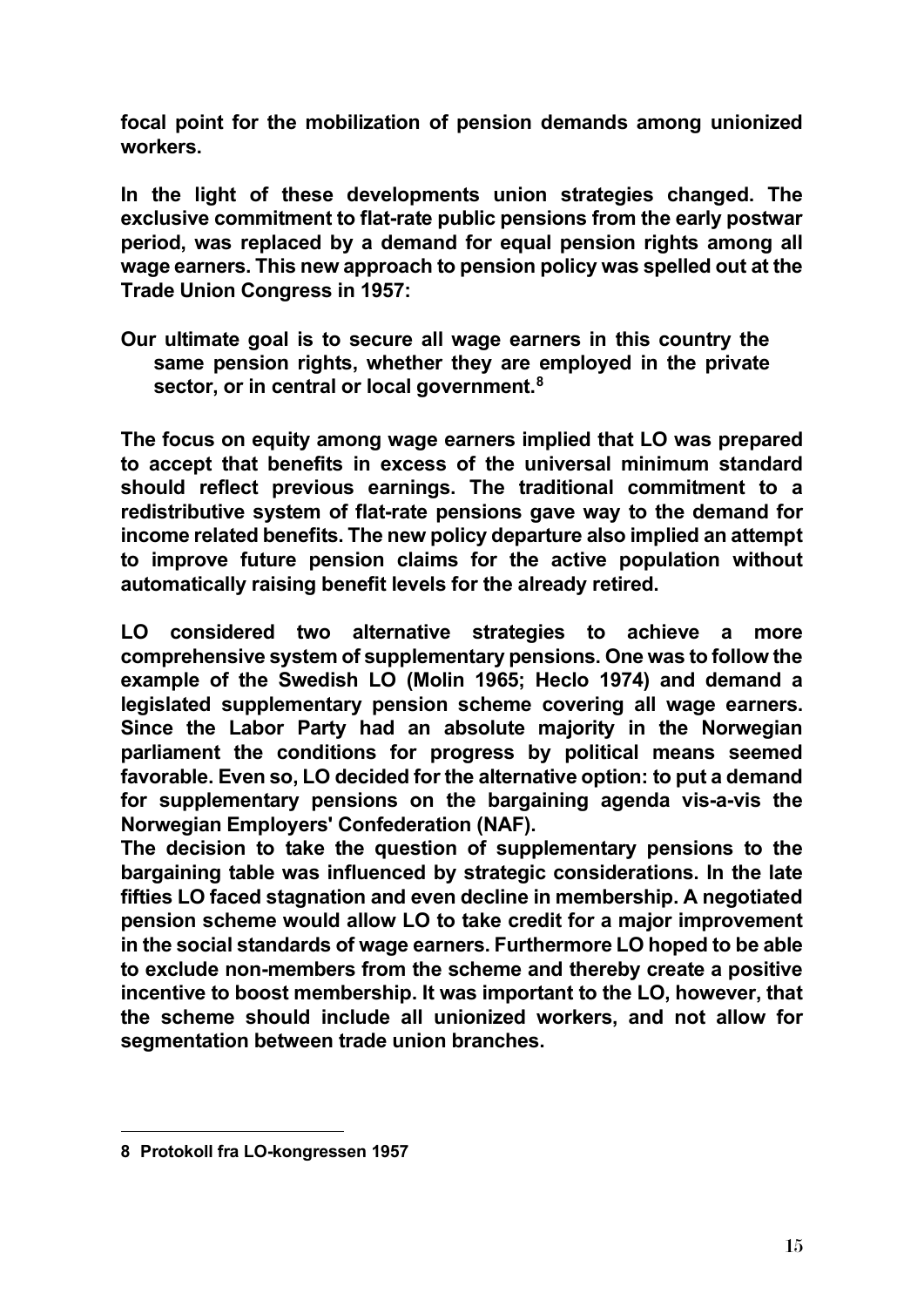**In a round of centralized wage bargaining in 1958, LO and NAF agreed to establish a supplementary pension scheme (FTP) covering workers in the unionized sector. Details of the scheme were finally agreed in 1960.**

**The resulting FTP-scheme did not satisfy LO's original ambitions. From the outset, benefits were modest and LO failed to achieve a system of automatic index regulation. Consequently the FTP-scheme did not match the generosity of the income-related schemes of public employees and white collar workers in private companies. The fact that the NAF insisted on including non-unionized employees in the scheme implied that the potential for boosting recruitment was reduced.** 

**Furthermore, the costs of the bargaining strategy turned out to be high. The centralized bargaining in 1958 involved considerable wage restraint, which created dangerous tensions within LO. Core groups of relatively well paid manufacturing workers were already covered by companybased pension schemes. For these groups the FTP-agreement only led to marginal improvements. Unions organizing workers in low-wage industries, however, felt that the costs of the FTP-scheme were high in terms of wage restraint and member premiums.**

**Even before the FTP-scheme was made operative in 1962, the bargaining route to higher pension standards for blue collar workers seemed to have come to a dead end. However, the FTP-agreement did help to trigger off a political process which, within a few years, led to the establishment of a statutory supplementary pension scheme.**

#### **From bargaining to politics**

**The introduction of the FTP-scheme left a significant part of the labor force, and hence the voters, without supplementary pensions. Prior to the 1961 parliamentary election both the Labor Party and the Liberal Party signalled commitment to extend coverage by supplementary pensions to wage earners outside LO and NAF and to the self-employed. For both parties electoral support from these segments of the gainfully employed were of strategic importance. Both the Conservatives and the Agrarian Center adhered to the flat-rate principle but suggested a substantial raise in benefit levels. Of course, the unprecedented economic growth in the early sixties helped to put an expansive pension reform on the political agenda.**

**The 1961 election left the governing Labor Party without a stable majority in Parliament and the pension issue became an object of party tactics**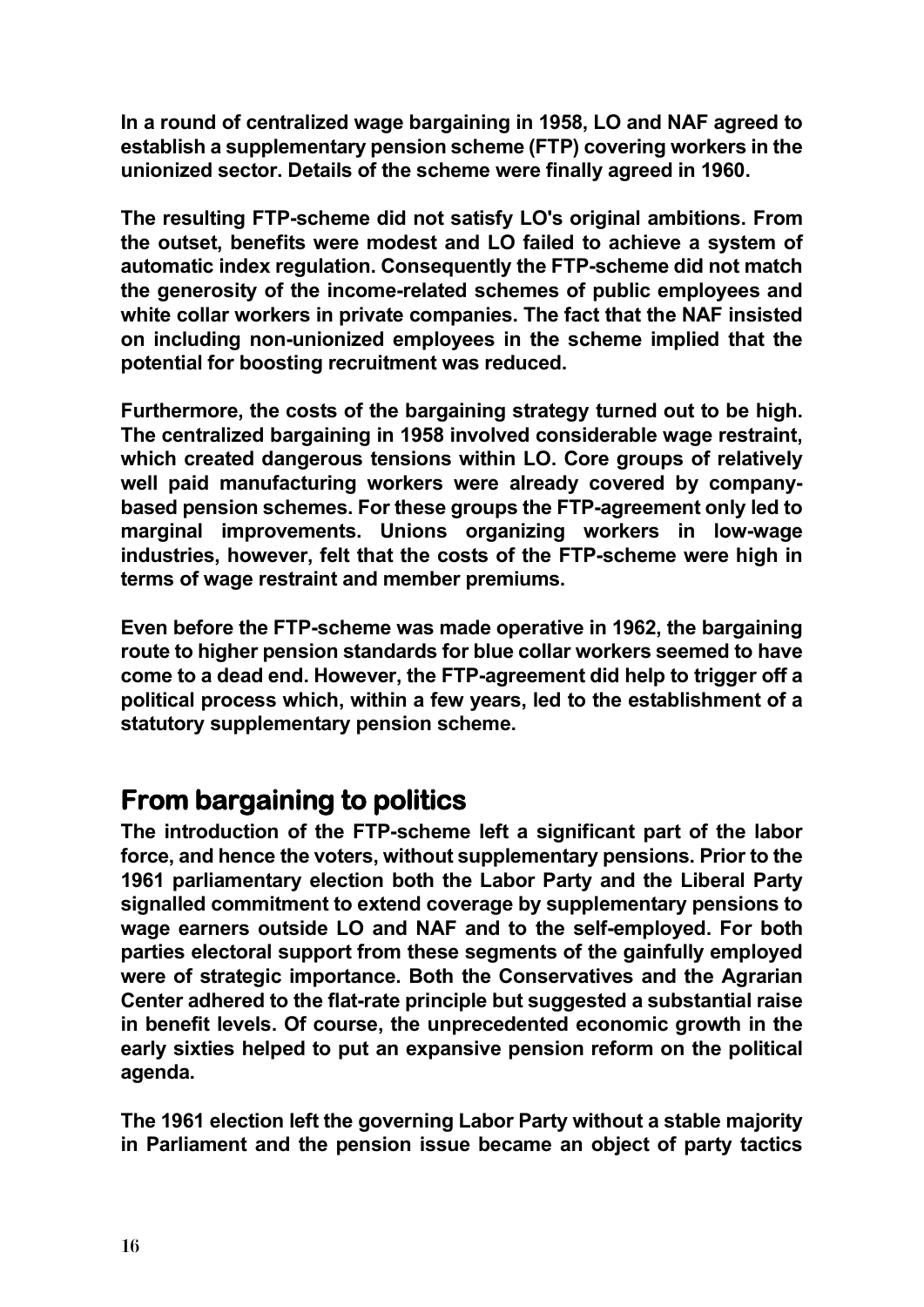**(Rokkan 1966). After the government crisis in 1963 the Labor Party announced plans to establish a statutory pension scheme for all income earners aiming at 2/3 of prior income. The opposition parties originally opposed to supplementary pensions, the Conservative Party and the Agrarian Center, decided to give way, and hence, broad political consensus had been achieved for a radical new pensions policy. The new policy departure was welcomed by LO, since the heaviest financial burden was to be carried by the employers and since the reform promised to fulfill the goal of equal pension standards for all wage earners, as fixed by LO in 1957.** 

**The main features of this new National Insurance (NI) scheme were elaborated by the Labor government in a green paper presented in 1964, and the scheme was finally implemented in 1966 by a non socialist coalition government elected in 1965. From the outset, NI included old age, disability, survivors and single mothers pensions. The system combined universal basic pensions with statutory supplementary pensions related to contribution record and income level. The supplementary pension was to compensate income up to a ceiling fixed at 2 1/2 times the average annual wage of industrial workers.** 

**Disagreement on the merits of funding was the only significant flaw in the much celebrated consensus behind the NI reform (Hatland 1986). The consequences of pension reform for the capital market and aggregate savings was clearly the most controversial issue.** 

**Originally, the Labor Party wanted to build up a large public pension fund while the system matured, in order to stimulate economic growth and to level out the financial burden between generations. However, the idea of a public pension fund, which could become an influential actor in the capital market, met with strong opposition from the Norwegian Employers Confederation and the non-socialist parties. Consequently, the role of funding was deliberately played down by the non-socialist government when the scheme was implemented in 1966.** 

**Later Labor cabinets in the seventies were not prepared to meet the demand for fiscal discipline which would be required to revitalize the NIfund. Instead expensive social security reforms[9](#page-16-0) were carried out without a corresponding increase in premiums. In the same period reductions in employer's contributions and member premiums were used as part of income-policy packages aimed at reducing growth in labor costs (Kolberg** 

<span id="page-16-0"></span>**<sup>9</sup> The age of retirement was reduced from 70 to 67 years and a special supplement for pensioners with a short contribution record was introduced.**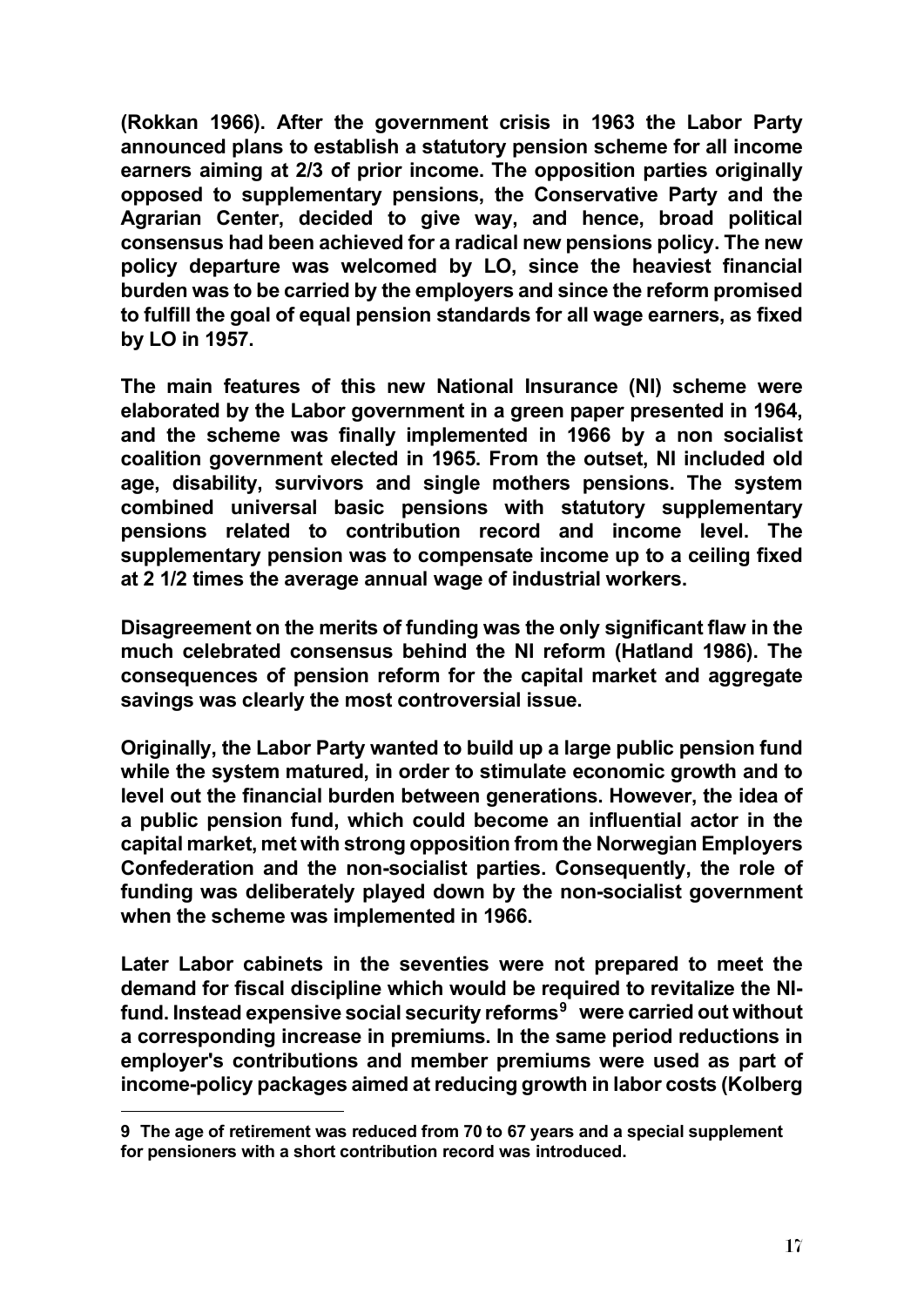**1983). As of today, the NI-system is financed exclusively on a pay-as-yougo basis.** 

### **Erosion of state dominance?**

**At the time of implementation, the NI-system was expected to marginalize occupational provision of pensions. Both proponents and adversaries saw the NI-system as an attempt to "nationalize" pension insurance. The negotiated FTP-scheme was immediately closed down, but occupational pension schemes for public employees and company based schemes in the private sector were converted to a third tier of pension provision, which aimed to complement basic and income related pensions from the statutory scheme.** 

**Measured both in financial terms and in terms of the proportion of the labor force covered, occupational pension schemes have expanded especially during the eighties. In 1986 more than half of all wage earners were covered by occupational pensions.** 



*Graph 1 Coverage by occupational pensions among wage earners.*

**Source: Hippe & Pedersen (1991)**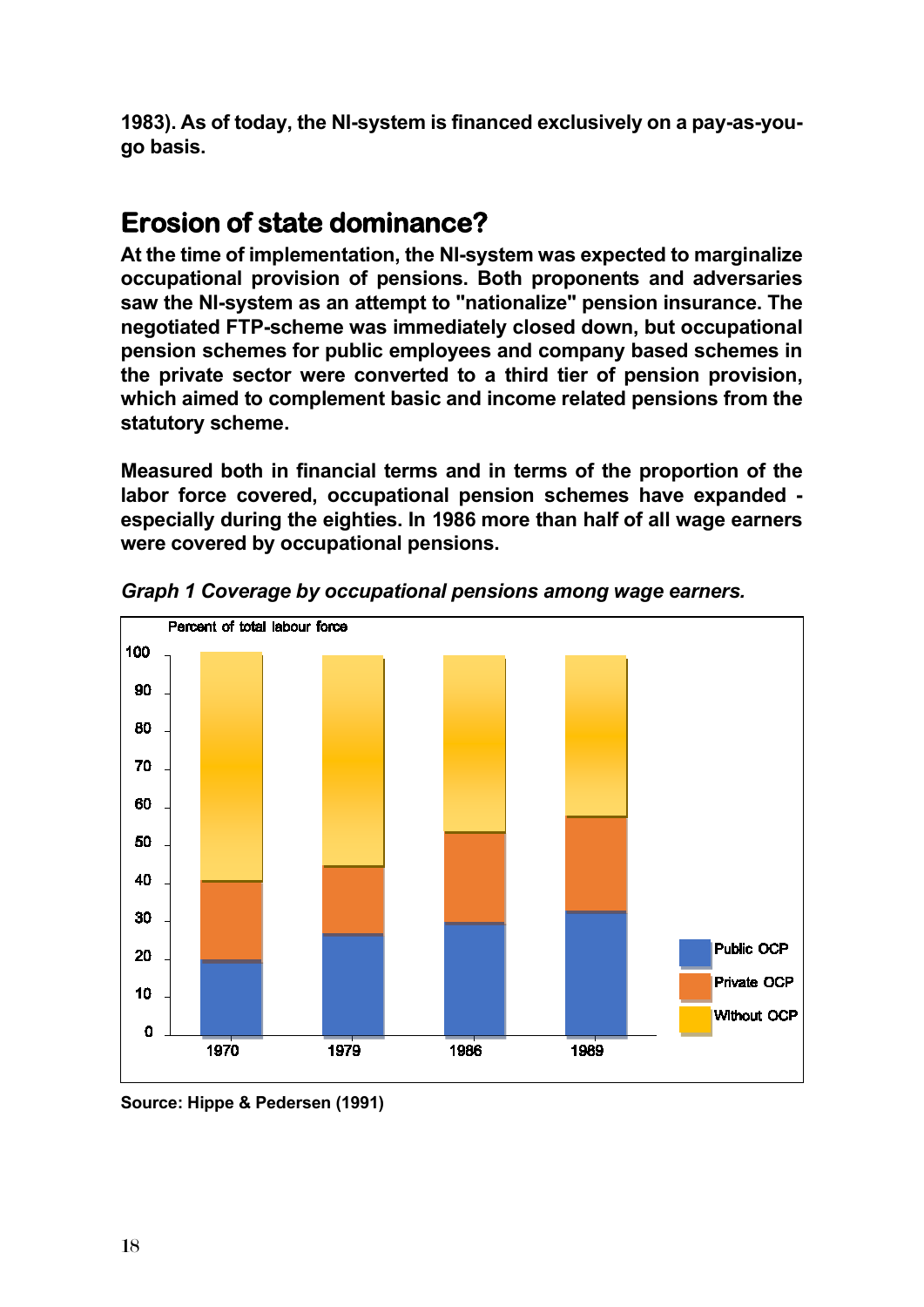**The steady growth in coverage by occupational pensions is related to several factors. First of all, the favorable tax regulations for occupational pension schemes were upheld after the introduction of the NI-scheme in 1967. Growing marginal tax rates have increased the comparative advantages of deferred opposed to direct wages. Secondly, due to defective indexation the NI scheme has not reached the compensation levels originally envisaged. Thirdly, structural changes in the labor market have increased employment in industries with a long tradition of occupational pensions (public sector, banking and insurance).** 

**Until recently this development was hardly noticed by the public and central policy makers. The growth in occupational pensions has been overshadowed by an accelerating political concern for the financial soundness of the NI-scheme and the possibilities to meet the future obligations which are built into the system of income-related pensions. In 1989 a broad coalition in the Norwegian Parliament agreed to substantial cuts in the statutory NI-scheme. Concrete measures to reduce compensation rates were carried through parliament in 1990, and they have come into effect from 1992. These cuts in the public system will of course widen the scope for occupational provision.** 

**LO has officially denounced reductions in the NI-scheme, but without putting too much political muscle into the matter. The congress of LO in 1989 actually signalled a new policy on pensions. For the first time since the late sixties LO now opened for the possibility of once again taking pension demands to the bargaining table[10.](#page-18-0) A complex mixture of motives has led to LO to redefine its policy platform. The existing occupational pension schemes in the private sector are developing outside the centralized system of wage bargaining and without union control. As is turns out coverage by occupational pensions is lower among LO members than among wage earners belonging to competing organizations (Hippe & Pedersen 1988). In this context a centrally negotiated pension scheme for the core membership groups of the LO could become a strategic asset. Finally the potential of a negotiated pension scheme to increase savings an to develop new institutional investors has recently drawn attention both from the LO and the Labor Party.** 

**Interestingly enough the decentralized growth in company based occupational pensions has been watched with suspicion by the Norwegian Employers Association mostly because of their inflationary effect on labor costs. It is, however, an open question whether LO will be** 

<span id="page-18-0"></span>**<sup>10</sup> Protokoll fra LO-kongressen, 1989.**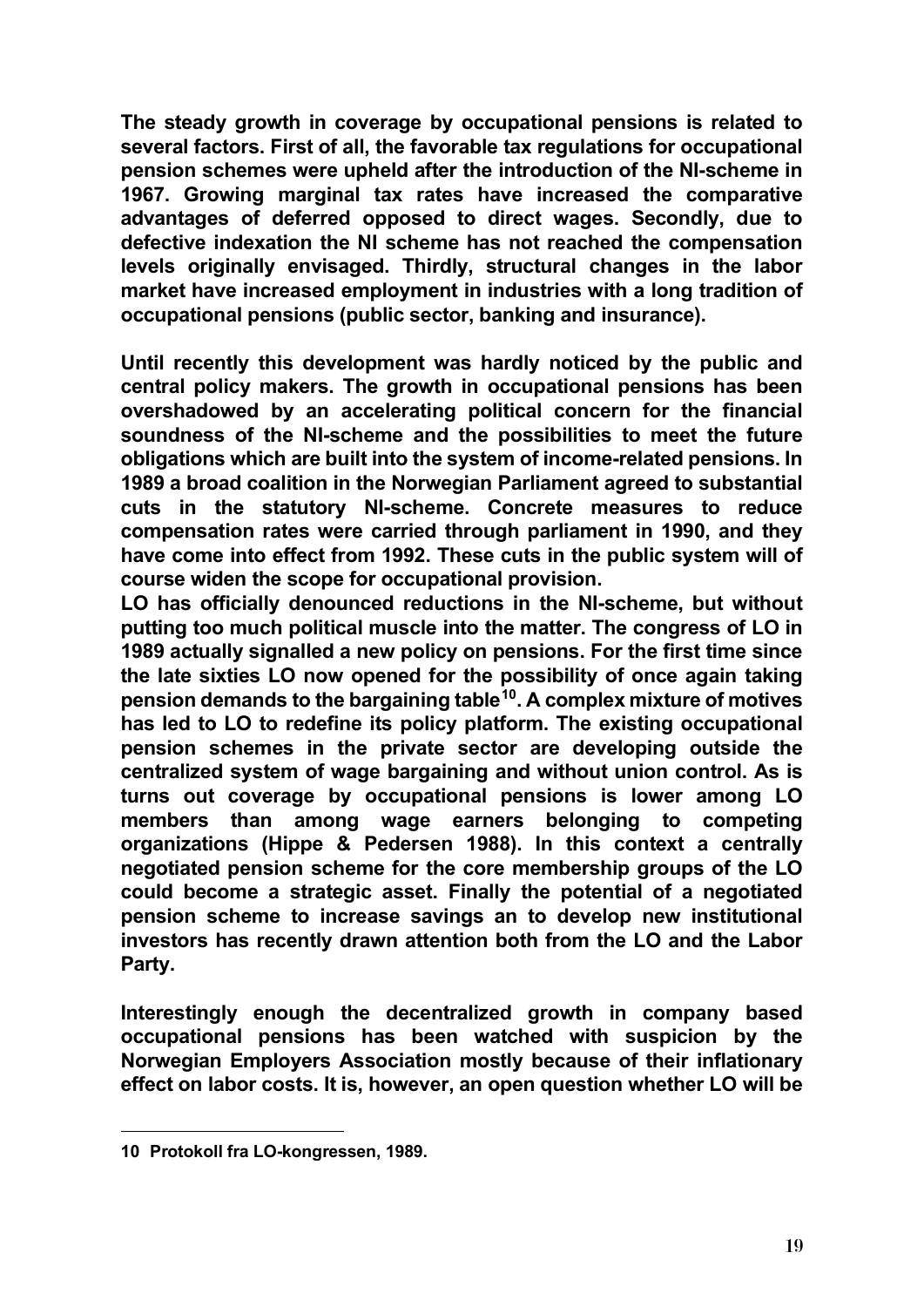**able to strike a bargain with the employer side to integrate occupational pensions in centralized wage settlements.**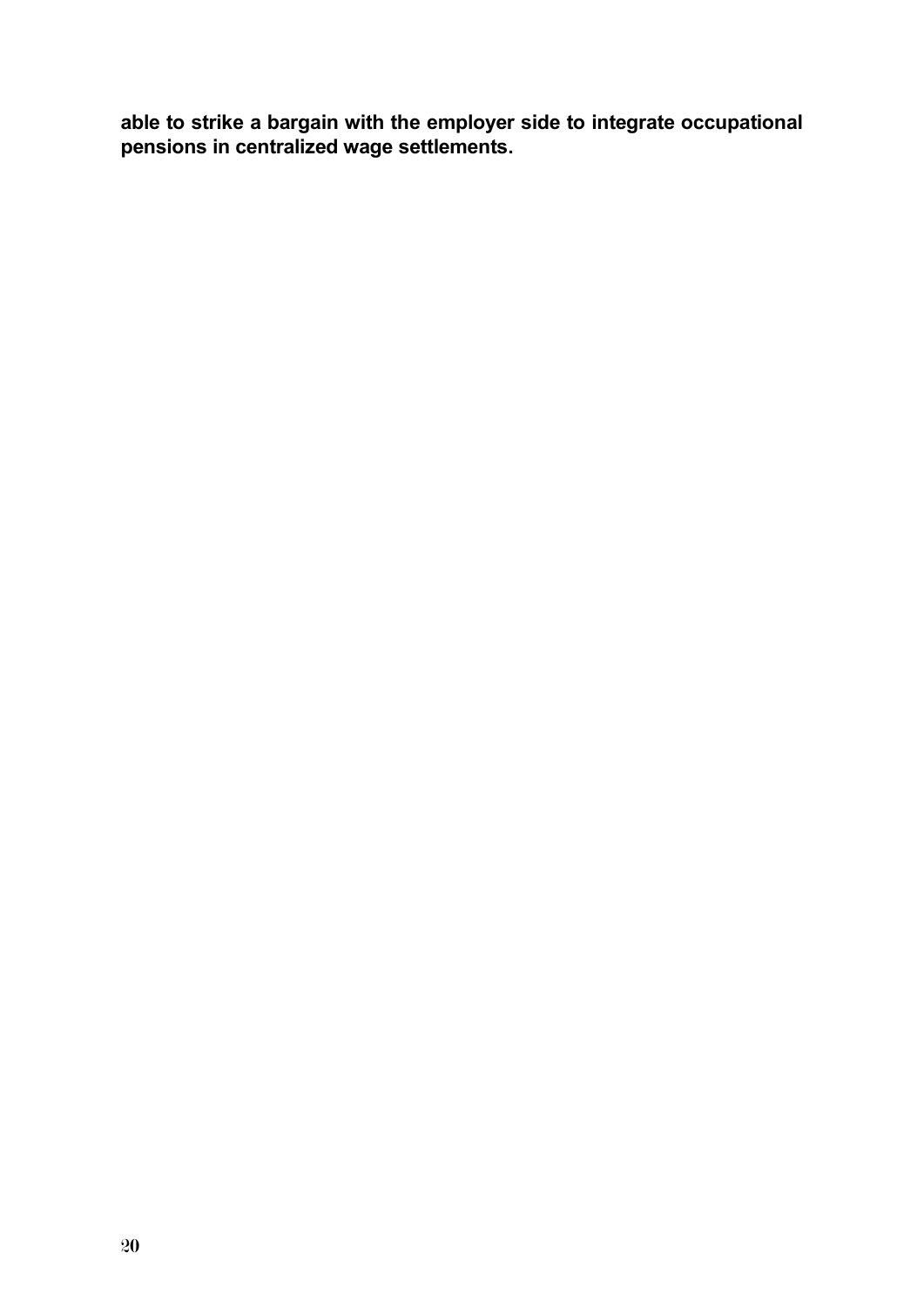# **4 CASE II: THE POLITICS OF PUBLIC AND OCCUPATIONAL SICKNESS INSURANCE**

**The first state organized system of sickness insurance was agreed upon by parliament in 1909, and became operative three years later. From the outset he statutory sickness insurance only covered industrial workers in the lower income brackets. In the following decades the scheme was gradually extended to cover new groups of wage earners.**

**In the late thirties a parliamentary committee proposed that sickness insurance should be compulsory for all residents above the age of 16 (Epland 1990). By this time a universal approach to sickness insurance was supported by all political parties. In 1953 all wage earners were included in the statutory sickness benefit scheme and a fully universal scheme was finally reached in 1956 when also the self-employed were included.** 

**The level of compensation was modest, however, and benefits could only be obtained after a waiting period of three days. In early policy documents the political intention had been to secure a worker on average income 60% wage compensation. In the early fifties the actual level of compensation for industrial workers was just exceeding one third of the normal wage and, due to a fixed maximum benefit, compensation levels decreased with higher incomes.** 

**The public sickness benefit scheme coexisted with a host of occupational and mutual benefit programmes.** 

**Public employees enjoyed full income protection by way of legislation (central government) or through wage agreements (local government). For civil servants the right to maintain full salaries during periods of sickness had been ensured by law in 1918. Full pay could be upheld for a period of three months with a possibility for further extension. This generous income protection for public employees served as a point of reference for other occupational groups trying to improve their claim to sick pay.** 

**By and large, the salaried employees in private companies were covered by voluntary sickness benefit schemes which allowed them to uphold full**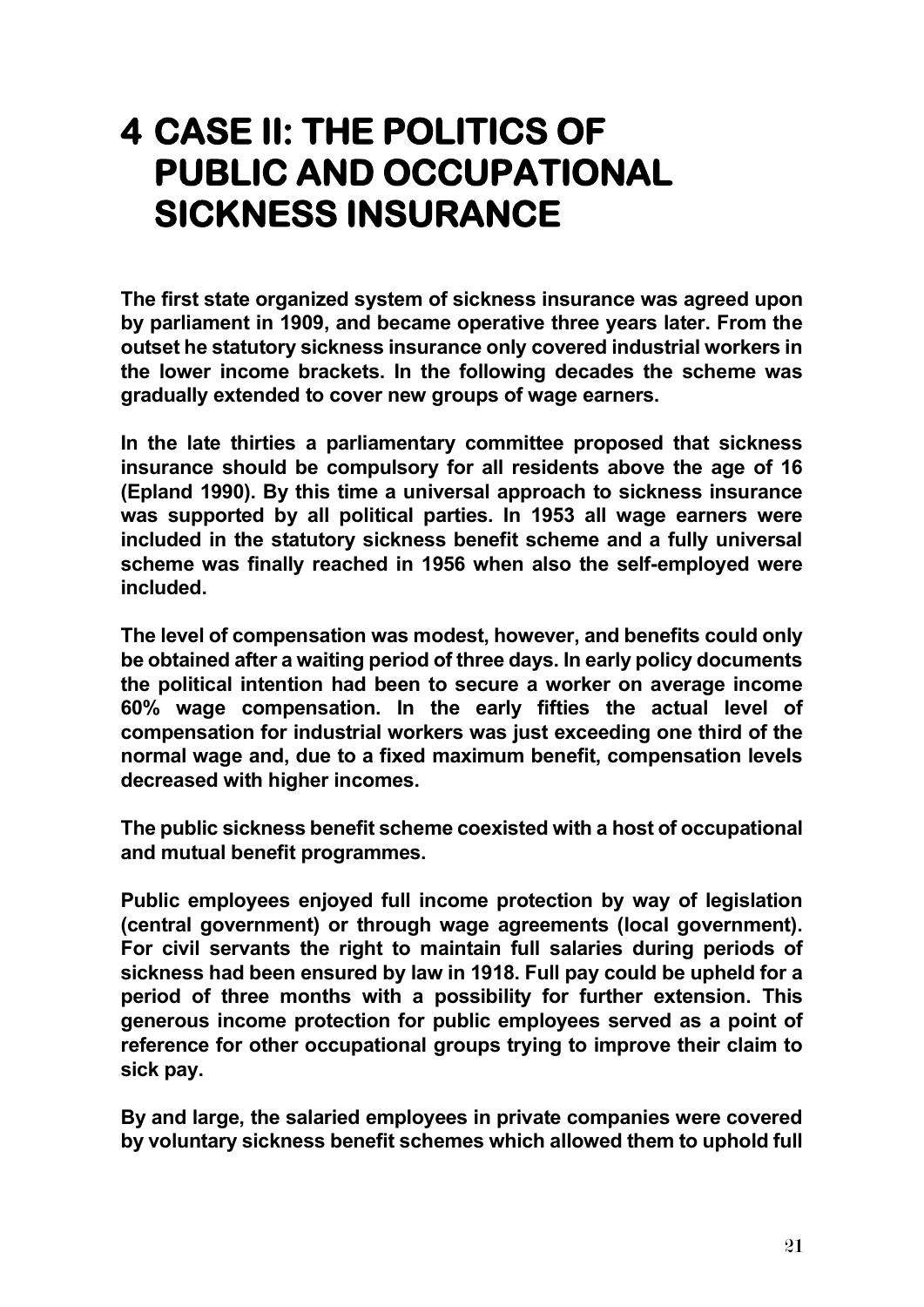**wage compensation for a maximum period of at least one month. The public scheme reimbursed benefits paid by the employers.**

**Even among manual workers a small but growing minority were covered by occupational sickness benefit schemes. The level of compensation varied from 60 - 100%. These schemes normally entitled the employees to cash benefits for three month per year after a waiting period of three days.** 

**For workers without coverage by occupational schemes mutual benefit schemes was a wide spread alternative. Many trade unions operated their own sickness benefit schemes offering limited supplements to the public scheme. The waiting period in these schemes varied from three days to several weeks.** 

**The complicated mix of sickness benefit arrangements presented a political challenge to the trade union movement. The privileged position of white collar employees compared to the majority of blue collar workers had a strong mobilizing effect. At the same time the quality of income protection varied considerably within the trade union movement. In the early fifties a substantial minority of the LO members (appr. 40 percent) were covered by supplementary sickness benefit arrangements - either occupational schemes or mutual benefit schemes -, while the majority of trade union members were without supplementary income protection.** 

**A higher and more even distribution of benefit levels was considered necessary in order to maintain solidarity across unions. This could be achieved either through a centrally negotiated scheme covering the core member groups, or through substantial improvements of the universalistic public scheme.**

#### **Sickness benefits in centralized bargaining**

**Prior to the Trade Union Congress in 1953, the LO-leadership proposed that the question of incorporating sick pay into the general wage agreement be thoroughly reviewed by an internal committee.** 

**As a longterm objective the committee called for equal treatment of blue and white collar workers in field of sickness insurance. Its recommendations confirmed that the choice between political solutions and solutions achieved through centralized bargaining was to be decided by practical considerations. The chosen strategy should depend on "which solution gives the greatest chance of rapid and positive results"**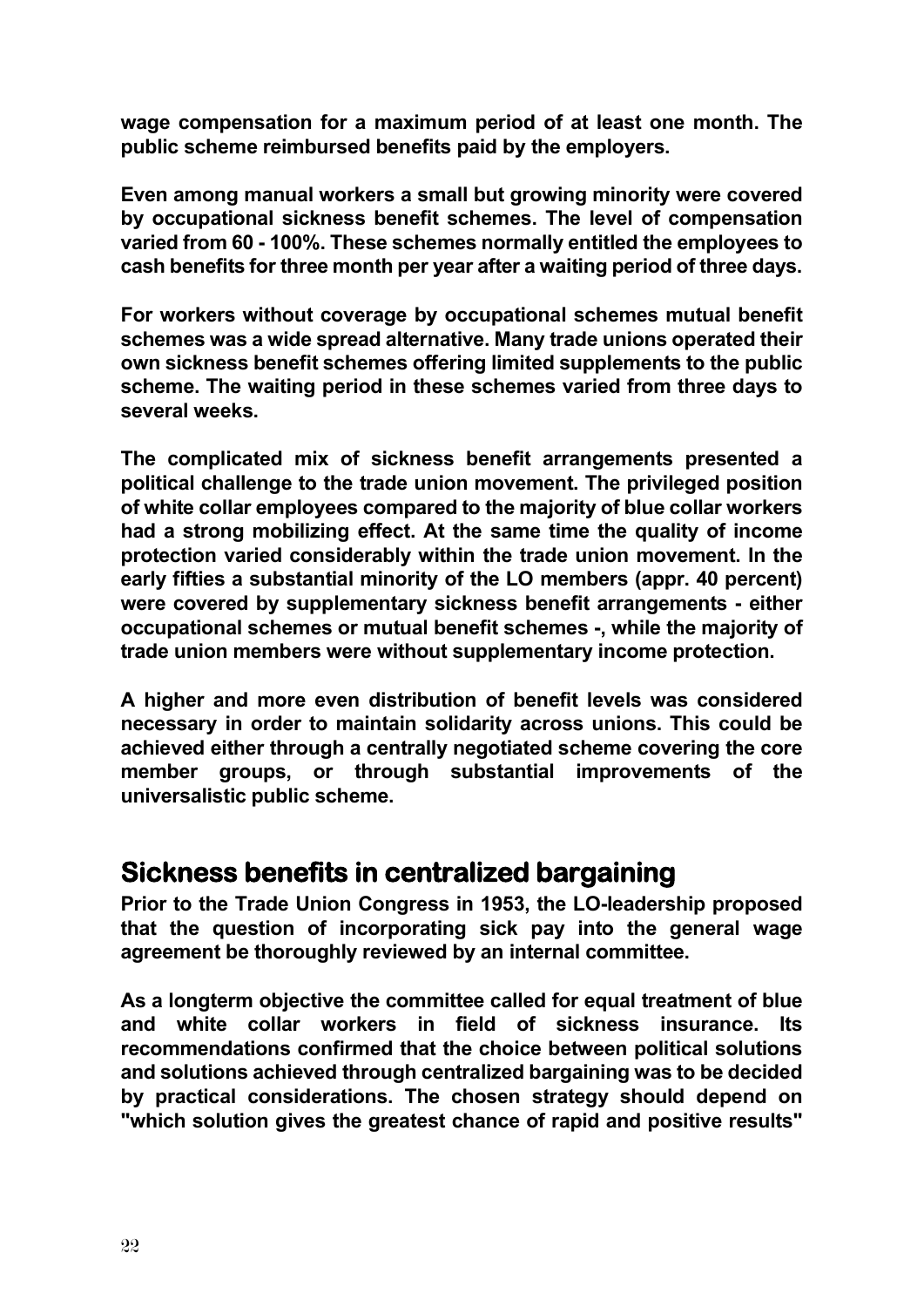**[11](#page-22-0). The committee drew the conclusion that it was very unlikely to achieve full pay during sickness by political means alone.**

**During the centralized wage negotiations in 1954, LO and the Norwegian Employers' Confederation (NAF) agreed to build up a fund to finance a future sick pay arrangement. In 1956, the parties agreed to incorporate a supplementary sick pay arrangement into the wage agreement. However, the employers refused to accept the demand by LO that the scheme should cover only union members.**

**By way of this agreement LO succeeded in substantially increasing compensation levels for the majority of wage earners. Still, the total level of compensation did not exceed 50% for singles with average incomes. Another shortcoming was that the negotiated scheme operated with a waiting period of six days, in contrast to a waiting period of three days in the public scheme.** 

**The fact that employers and employees alike recommended that the negotiated scheme be administered by the state and be adapted to the public sickness benefit scheme illustrates the close integration of the two schemes. This intermixing of the statutory and the bargained sickness benefit schemes is a remarkable example of pragmatic and harmonious co-existence of public and private institutions.**

**In turned out, however, that the practical operation of the negotiated scheme caused considerable friction. After the introduction of scheme, absence increased dramatically. The guarantee fund build into the LO/NAF scheme was rapidly depleted[12](#page-22-1). Therefore LO and NAF decided to curb expenditure by slightly reducing the level of compensation and by increasing the waiting period from six to fourteen days.** 

**As a result of these measures the negotiated scheme eventually started to balance, and it was possible to make minor improvements. In the early sixties the two parties to the agreement cautiously decided to give priority to increasing the maximum period a person could receive sick pay, while compensation levels and the waiting period were maintained.** 

**In 1966 LO and NAF agreed to a declaration of principle that "there was no social justification for maintaining different levels of sickness benefits for blue and white collar workers" (Petersen, 1975). This meant that NAF** 

<span id="page-22-0"></span>**<sup>11</sup> Innstilling fra Komiteen for lønn under legitimert sykefravær (LO; 1954)**

<span id="page-22-1"></span>**<sup>12</sup> Norwegian Official Report 1976:23.**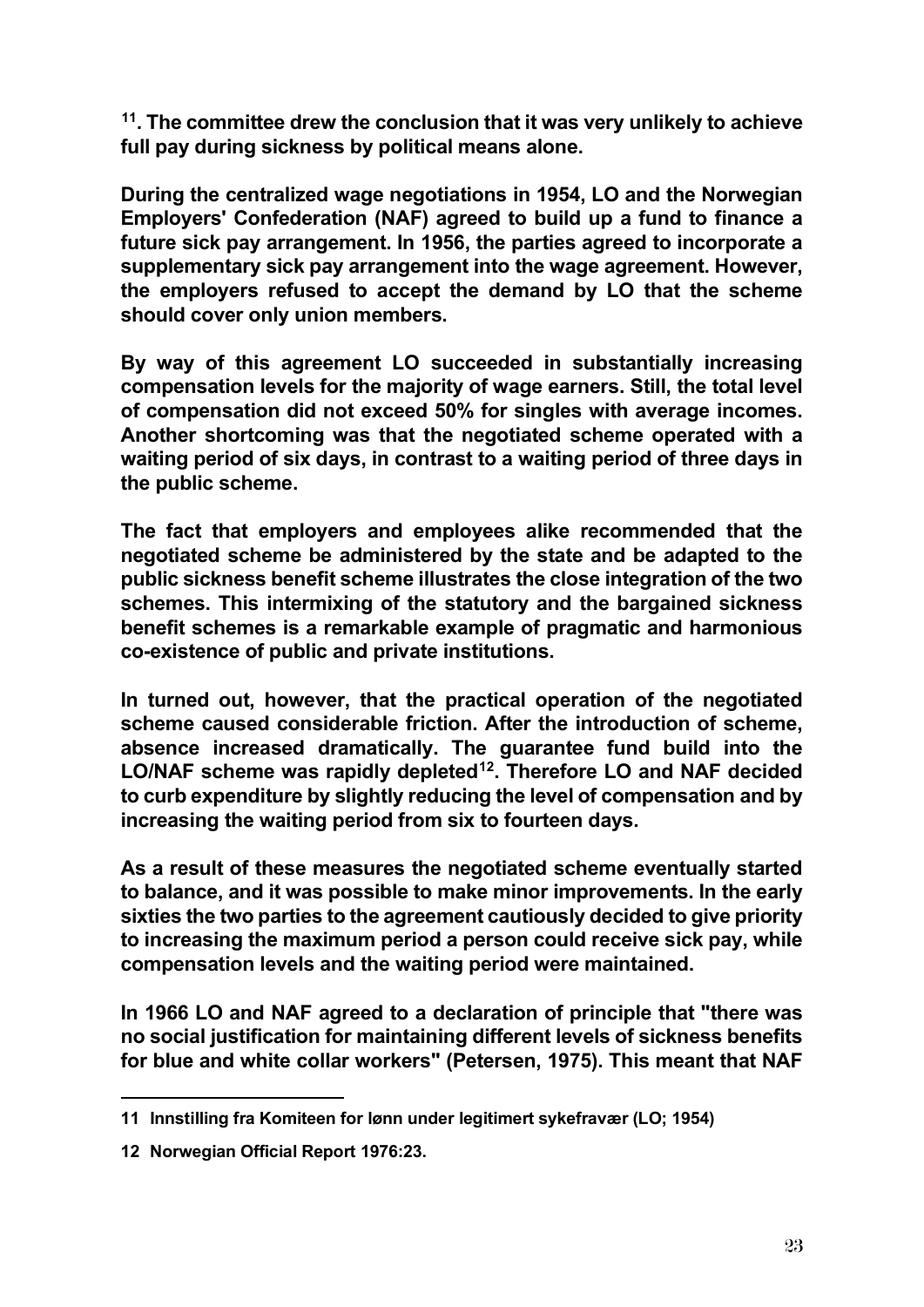**was ready to accept the longterm objective of LO to approach full wage compensation for blue collar workers.** 

**In order to harmonize benefit levels, it was decided to gradually raise the level of compensation in the LO-NAF scheme. As from 1 April 1969, total sick pay for members of the LO-NAF scheme reached 90% of net income. Since the late sixties the waiting period was gradually reduced, and in 1974 it was finally reduced to one day.**

#### **From occupational welfare to state responsibility**

**In spite of the success of the occupational sickness benefit program, an important shift in trade union opinion on sick pay took place in 1970. LO proposed that the occupational scheme be incorporated into a statutory arrangement covering all employees (Petersen, 1975).**

**The main argument for this proposal was that, in spite of the negotiated scheme, 20% of all employees were without access to supplementary sick pay. Norwegian labor market. The new policy departure on the part of LO, was also motivated by the fact that the negotiated scheme suffered from financial troubles. Time and again LO and NAF were forced to take emergency measures, agreed by negotiation, in order to maintain the economic foundation of the scheme.**

**At the political level the time was now ripe to propose an extension of the public scheme. The broad but still not universal coverage by occupational schemes opened for extended political involvement. In the political debate on sickness insurance even the Conservative Party referred to defects in the existing occupational schemes, and emphasized the need to ensure also the remaining 20% of the working population full compensation for loss of income during illness.**

**In 1976, a public committee, dominated by representatives of LO and NAF, proposed to extend the state scheme to give 90% wage compensation from the first day of illness. In minority statements NAF recommended to maintain a waiting period of one day as in the previous negotiated scheme, whereas LO argued in favor of full wage compensation.** 

**In the political process, following on the committee`s recommendations, LO succeeded in persuading the Labor government to support their wish for full wage compensation as from the first day of illness.**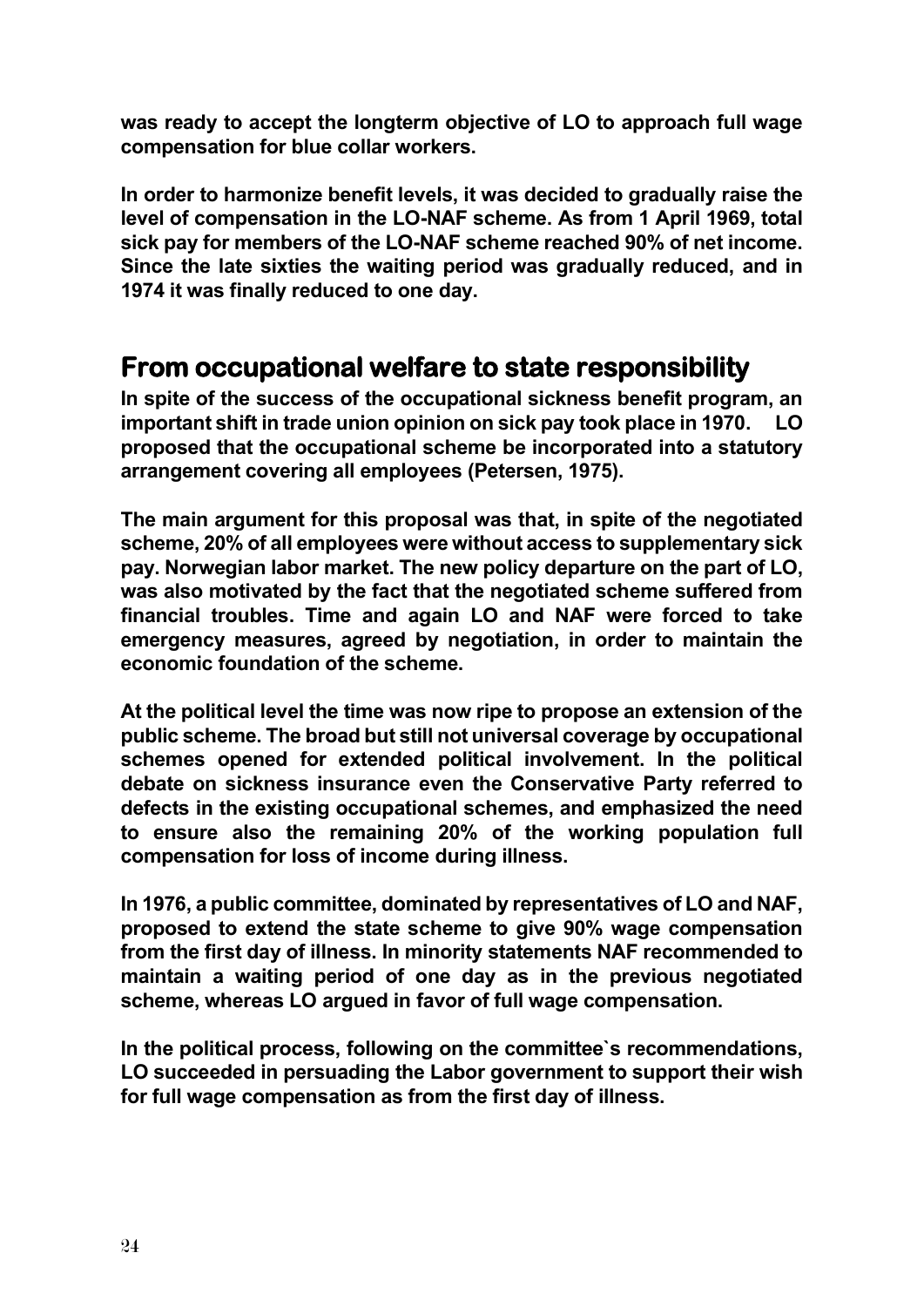### **A renaissance for occupational provision?**

**The statutory sickness insurance program became operative in 1978. It completely replaced the previous occupational programs by offering full income protection from the first day of absence. Full compensation was mandated for income below a ceiling which only affected a tiny proportion of wage earners. By its inclusiveness and its ability to crowd out the former occupational schemes the Norwegian sickness insurance scheme from 1978 conforms to the ideal type of the inclusive Scandinavian welfare state.**

**However, the system had only been in operation for a few years when proposals to curb expenditure were raised on the political agenda. The Conservative government lowered the income ceiling in 1983 and again in 1985 (Hippe, 1988). As from 1985, only income up to just above average wages is compensated by the statutory scheme. The reduced income ceiling in the statutory scheme has reintroduced the need for occupational sickness benefits, and many employers choose to neglect the ceiling and continue to give full wage compensation to all or some of their employees.** 

**The Labor government that took power i 1986 also focused on the need for reductions in the expenditures on sickness benefits. Further direct reduction in the benefits levels was not proposed. As a first step a public committee was appointed with an explicit mandate of proposing measures to lowering absence and thereby reducing expenditure. The general elections i 1989 led to a new non-socialist government. In the budget for 1990 it was proposed to reduce wage compensation from 100 to 90 per cent. However, a majority in the parliament voted for a withdrawal of the proposal and called on the government to negotiate with the trade unions and the employer organizations to initiate concrete actions to reduce absenteeism. In 1990 LO and NHO made an agreement on a joint project that should reduce absence by 10 per cent by the end of 1991.** 

**Inspired by the recent reductions in sickness insurance by the social democratic government in Sweden, the Conservative Party in Norway has recently committed itself to a proposal for reduced wage compensation - - especially for short term absence. The proposal from the Conservative Party contains an interesting policy idea -- again inspired from Sweden. To prevent that reductions in the public scheme are compensated through occupational schemes it is proposed to reduce the public reimbursement to companies trying to supplement the public benefit. This will secure that no employees can enjoy more than 90% wage**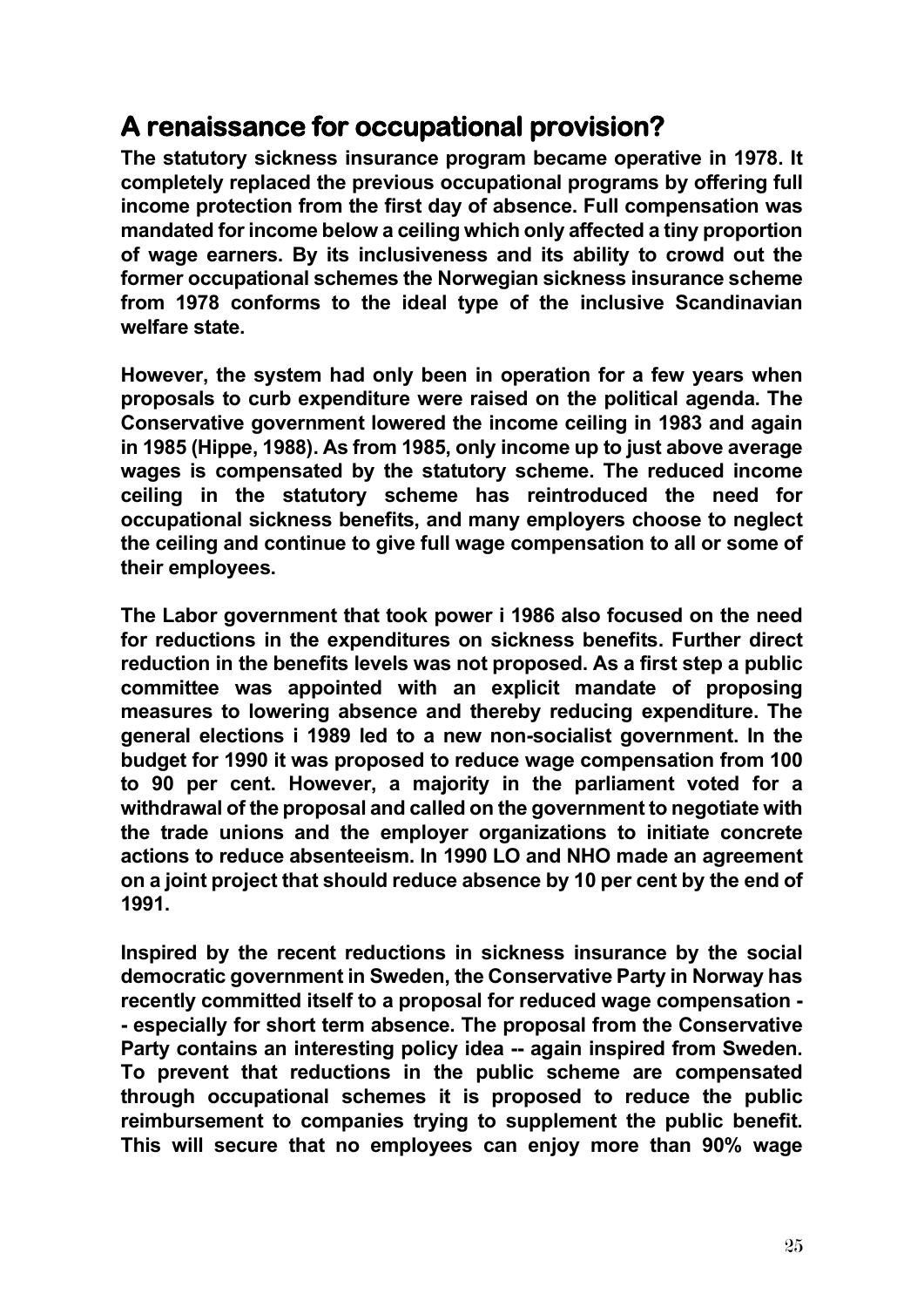**compensation. This part of the proposal will probably meet with both practical problems and resistance from trade unions who could argue that the proposal violates a fundamental freedom protected by ILO treaties: the right to negotiate for supplementary social security coverage.** 

**So far unions both within and outside LO have strongly resisted serious cuts in the public sickness insurance. On the other hand growing interest among trade union officials for occupational provision of sickness benefits can be registered. The establishment of both mutual benefits systems and occupational sickness benefits systems has been discussed in the LO, if reductions in compensation levels should become a reality.**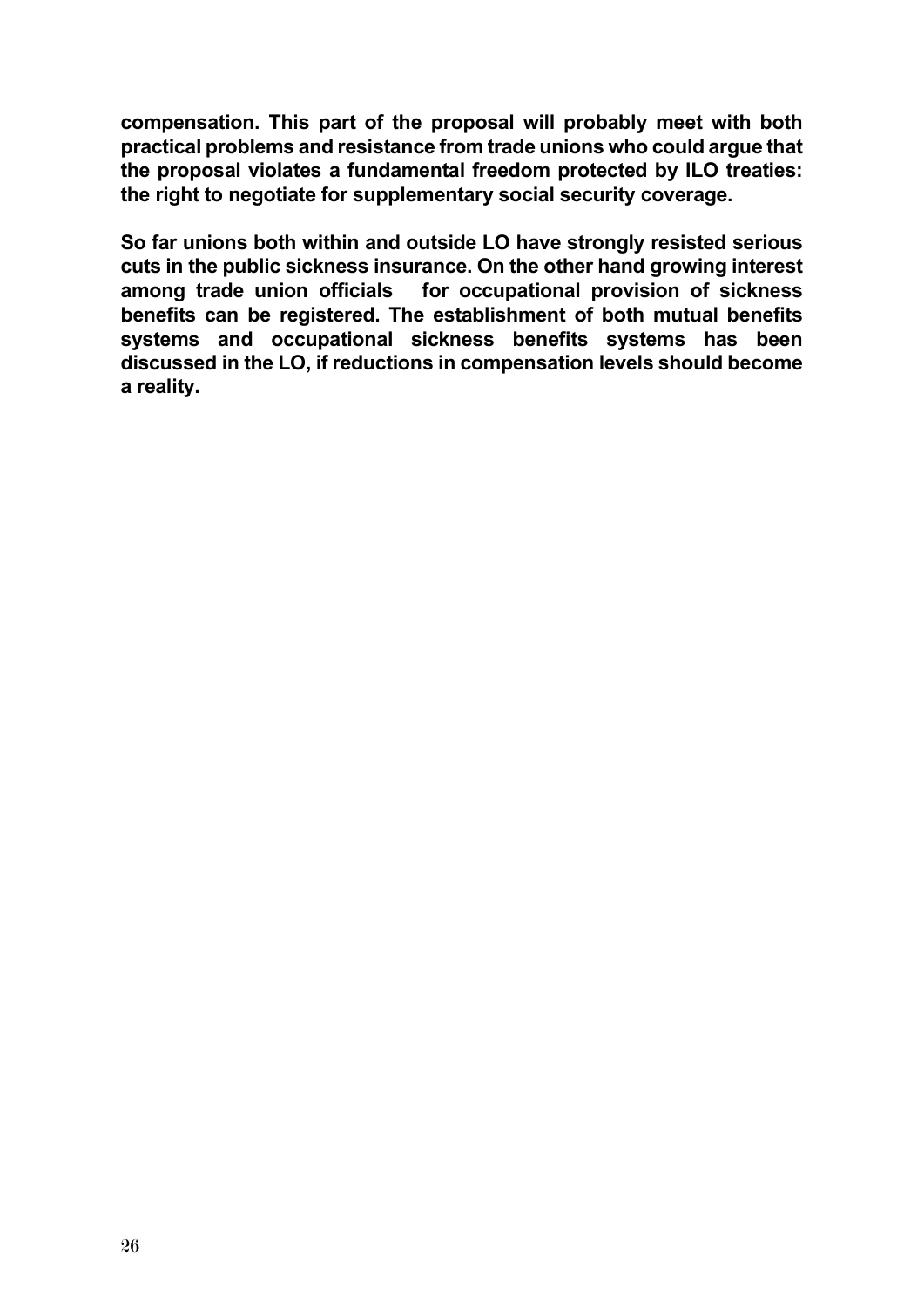## **5 LESSONS FROM THE PAST AND PROSPECTS FOR THE FUTURE**

**The development of public and occupational welfare in Norway is not entirely consistent with the standard "social democratic" interpretation of Scandinavian welfare politics.** 

**First of all we have found that occupational welfare plays a more important role than conventionally assumed. Despite the introduction of high standards of public welfare in the sixties and seventies, occupational provision was never completely marginalized. Since the late seventies a rapid growth in occupational pension schemes has further modified the predominance of public pensions. Recent cuts in public pensions will leave even wider scope for occupational provision. In the field of sickness insurance public provision is still predominant, but future reductions in the public scheme could lead in the same direction.**

**Secondly, the post war development of pension and sickness benefit schemes was characterized by a positive interplay of public and occupational provision [13](#page-26-0) . In the fifties and sixties wide coverage by occupational schemes stimulated rather than blocked attempts to improve public social security standards. In our view this was mainly due to the ability of LO to integrate occupational pensions and sickness insurance into the centralized system of wage bargaining. The political consensus which evolved around proposals to reform public pension and sickness insurance in 1966 and 1978, must be understood in light of the existing public/private mix which had to a large extent been shaped by LO's bargaining efforts. The subsequent parliamentary action was justified on the grounds that wage earners and self employed outside the LO-NAF bargaining system should share the same standards of income security.** 

**This leads us to the final point: Trade unions have in their own right been important actors in Norwegian welfare politics, and their strategies have not always pointed towards public provision. In the fifties LO decided to rely on the centralized system of wage bargaining in order to establish supplementary income security schemes for unionized workers. This choice was influenced by strategic considerations. LO hoped that** 

<span id="page-26-0"></span>**<sup>13</sup> The idea of a positive dialectic between public and private pensions was developed by van Gunsteren & Rein (1985).**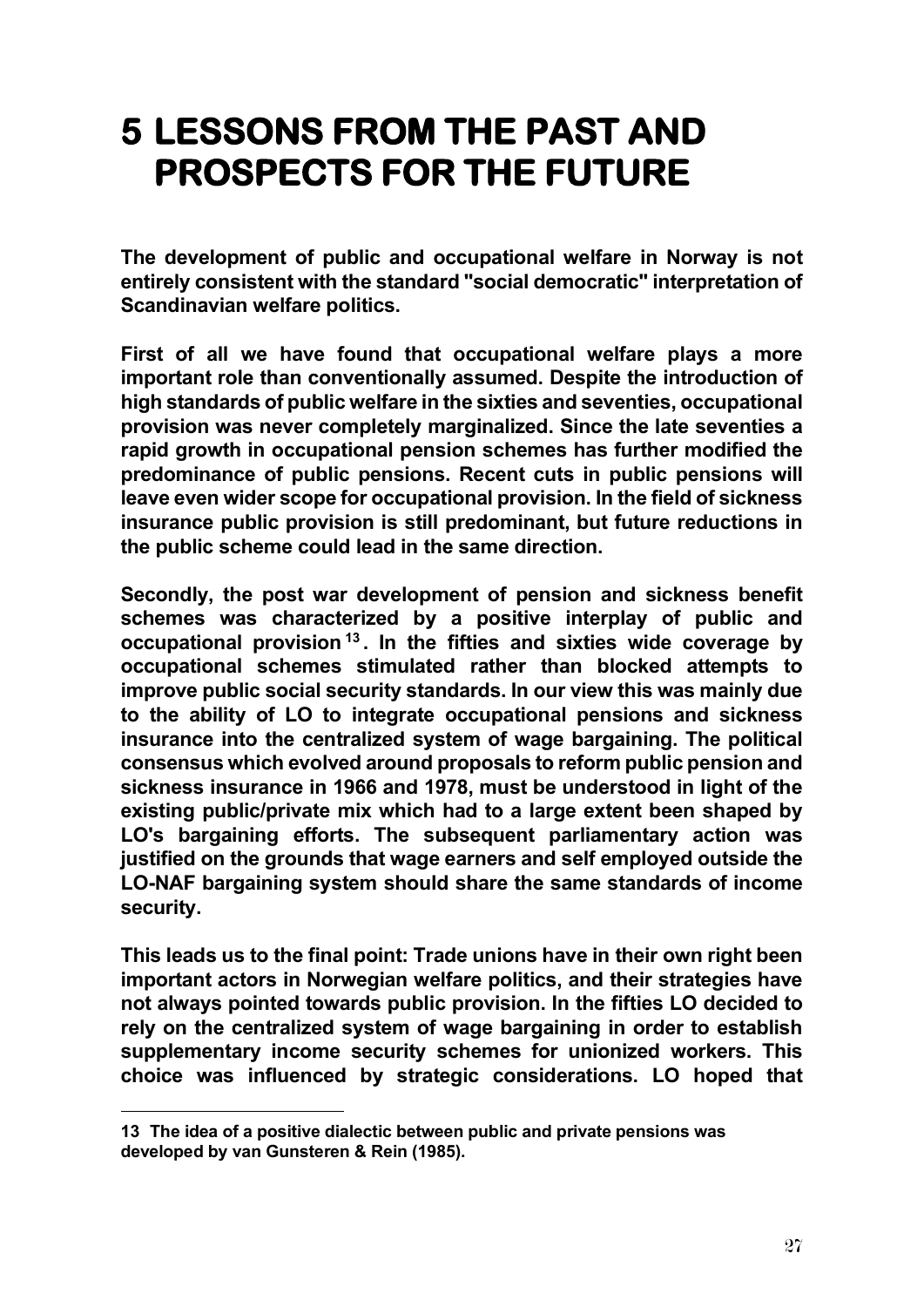**negotiated social security schemes would help to strengthen the recruitment potential of its affiliated unions. In the eighties this kind of strategic motivation has once again become manifest.**

#### **From a positive dialectic to institutional competition?**

**While occupational welfare schemes helped to trigger the development of public welfare in the favorable economic and political climate of the fifties and sixties, the logic has now been turned around. Reductions in public welfare standards can further stimulate the growth of a decentralized system of occupational provision.** 

**It appears that the kind of mutually reinforcing interplay between occupational and public welfare of the fifties and sixties was contingent upon a set of crucial conditions that have changed profoundly in the last decades.** 

**Firstly, the "social division" of welfare caused by the present growth in occupational provision does not follow the same visible and clearcut lines as the former dualism between white and blue collar workers. Differences in occupational pension coverage exist within unions, thereby making it difficult to mobilize for collective solutions.**

**Secondly, LO no longer commands the same predominant position as representative of wage earners. I 1956 LO organized almost 50 percent of all wage earners, while only 10 percent belonged to unions and professional associations outside LO. In 1988 the proportion of wage earners organized by LO had shrunk to 35 percent, and competing organizations have increased their share of the total labor force to 23 percent (Odnes et al 1990). The growing fragmentation of labor organizations creates problems for centralized wage bargaining, and it can force unions to give priority to narrow strategic concerns at the expense of broader solidarity.** 

**Thirdly, reduced economic growth and demographic developments have sharpened distributional conflicts both within and between generations. In the fifties, sixties and seventies improvements in social standards could be achieved without threatening the continuous growth in disposable incomes for wage earners. In the years to come it may be difficult to increase or even maintain disposable incomes for wage earners without reducing social security standards[14](#page-27-0).** 

<span id="page-27-0"></span>**<sup>14</sup> Stortingsmelding nr. 12; 1988.**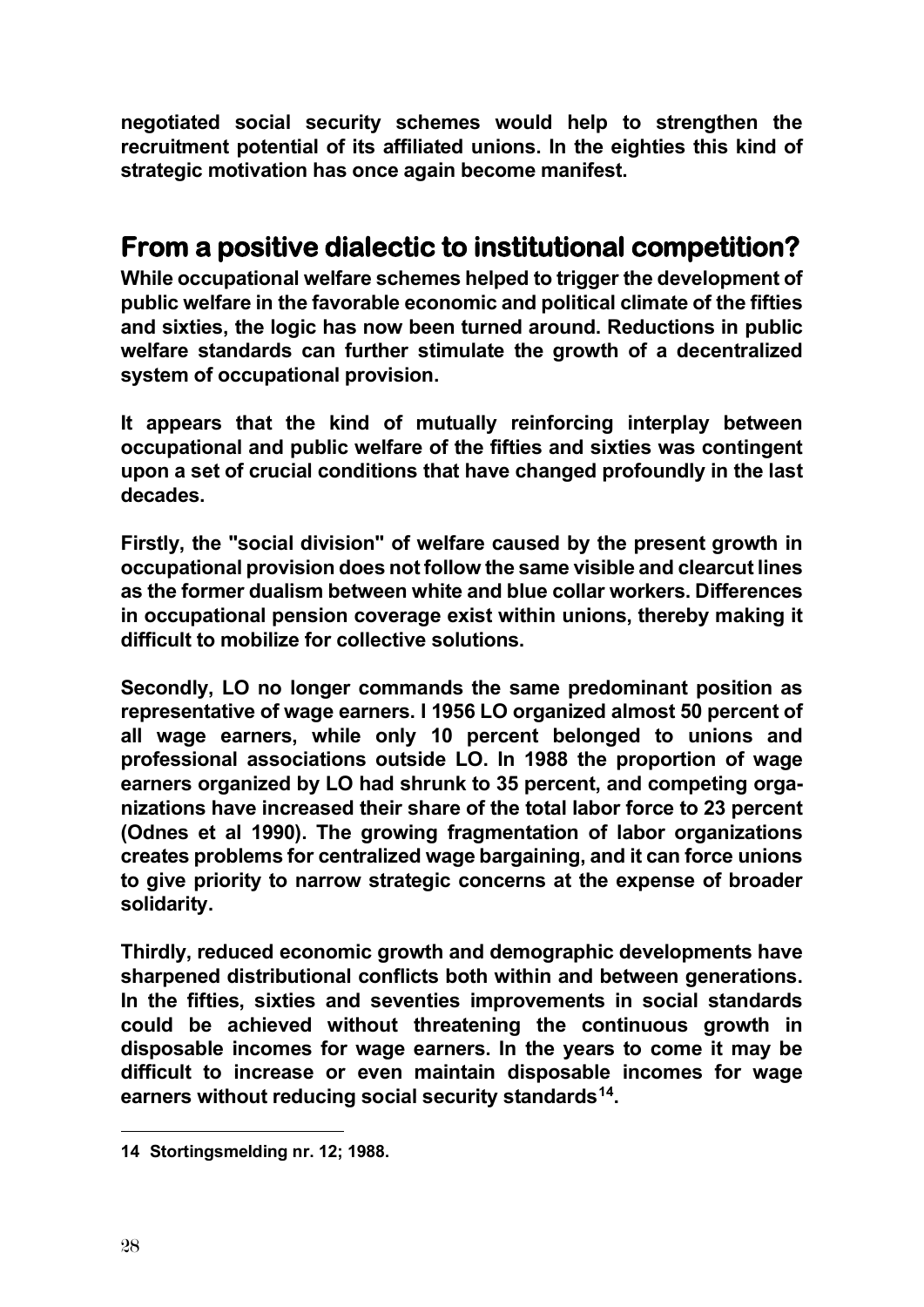**Fourthly, increased international economic integration sets new conditions for national welfare policies. Even as a non-member of EC, Norway may be forced to modify her tax structure in order to maintain competitiveness in the European Single Market. Moreover, increasing international competition can create a pressure to reduce statutory welfare expenditure, and at the same time block attempts by LO to compensate the loss through centralized collective bargaining.** 

**Norwegian labor organizations increasingly face a dilemma between defending standards in the public schemes and trying to build or improve occupational schemes for their constituencies. If the latter strategy should gain ground or if occupational welfare continues to develop outside the framework of centralized wage bargaining, it could profoundly change the balance between public and occupational welfare.**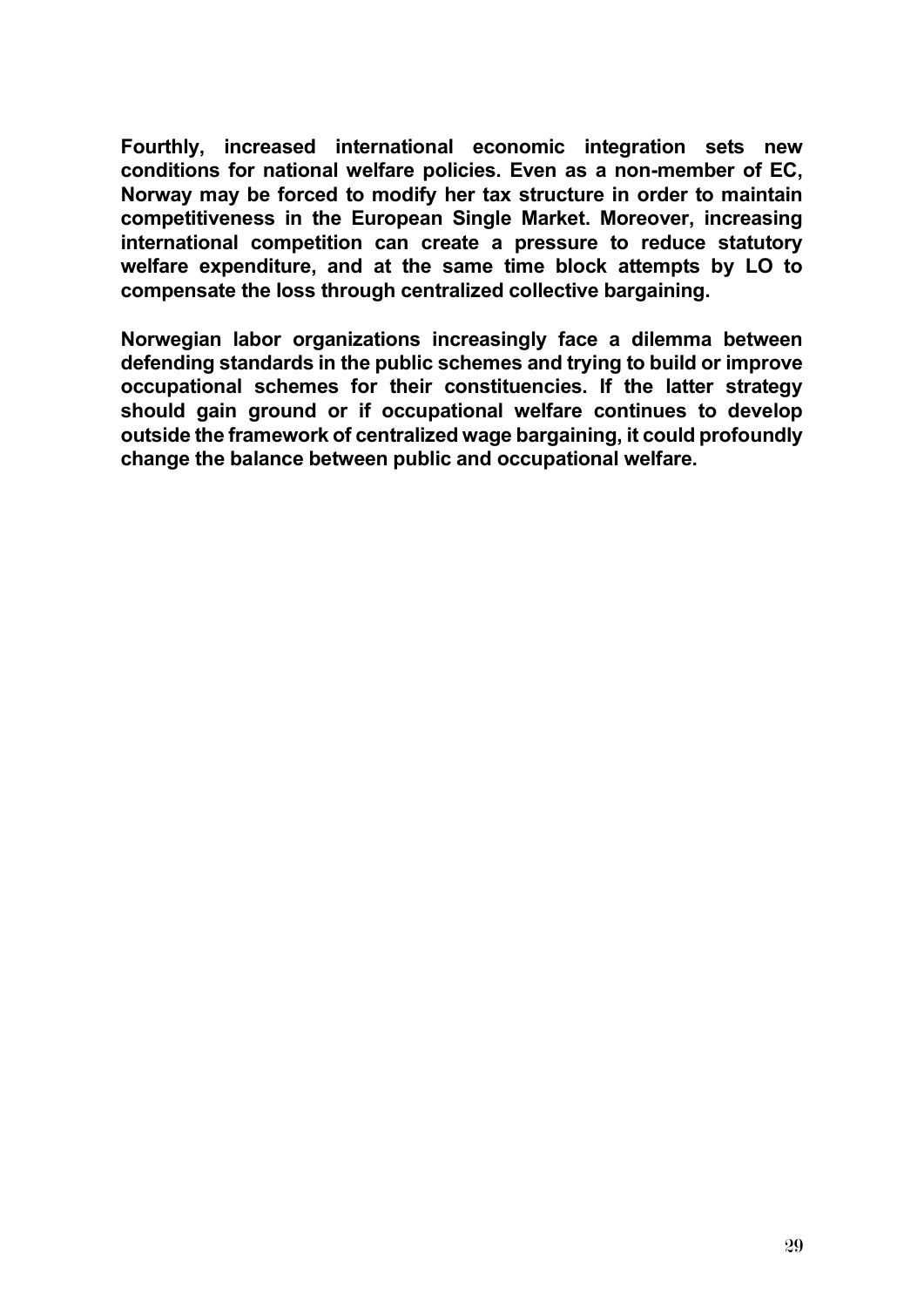**per**